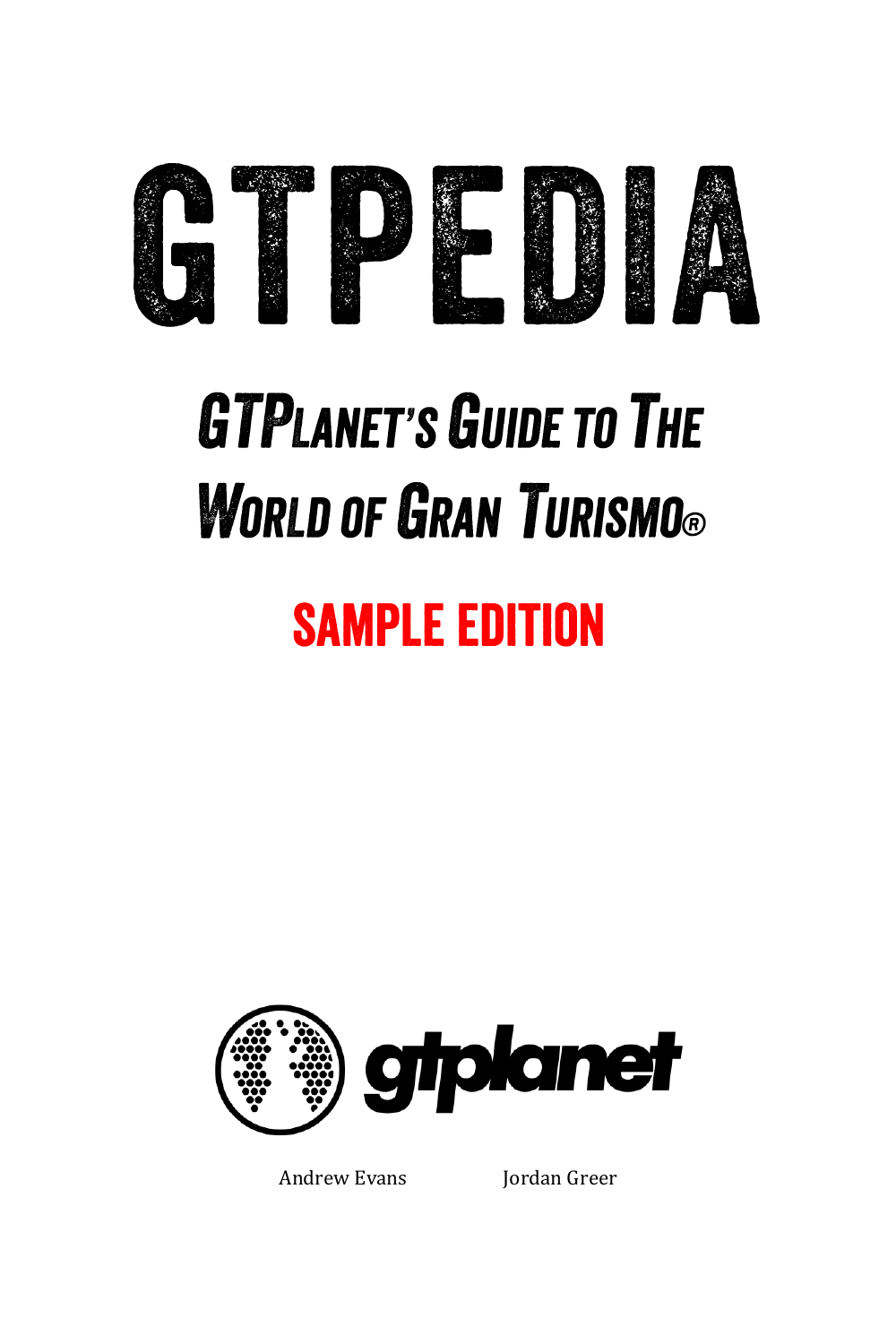#### *GTPEDIA: GTPlanet's Guide to the World of Gran Turismo*

**This book is not an official publication of Sony Computer Entertainment; it has been created independently and is not endorsed or authorized by Sony or any**  of the company's affiliates or subsidiaries.

Written and compiled by Andrew Evans. Edited, designed, and illustrated by Jordan Greer.

GTPlanet Press Post Office Box 755 London, KY, 40744

For bulk ordering information, visit http://www.gtplanet.net/contact.

#### ©2012 GTPlanet

All rights reserved. No part of this book may be reproduced or transmitted in any form or by any means, electronic or mechanical, or by any information storage and retrieval system, without written permission from GTPlanet.

Cover background asphalt image copyright Matej Pavlansky, 2012. Used under license from Shutterstock.com.

| Softcover Edition ISBN: | 978-0-9883352-0-2 |
|-------------------------|-------------------|
| PDF Edition ISBN:       | 978-0-9883352-1-9 |

Printed in the United States of America.

**GRAN TURISMO®, PLAYSTATION®, and POLYPHONY DIGITAL® are registered**  trademarks of Sony Computer Entertainment Inc. All manufacturers, cars, names, and brands featured in this book are trademarks of their respective **owners and are used by the author for informational purposes only.**

Any reference to real world locations, entities, businesses, or organizations is not intended to imply sponsorship, affiliation, or endorsement of this book by such parties.

The information in this book is true and complete to the best of the author's knowledge. All recommendations are made without any guarantee on the part of the author or publisher, who disclaim any liability incurred in connection with the use of this data.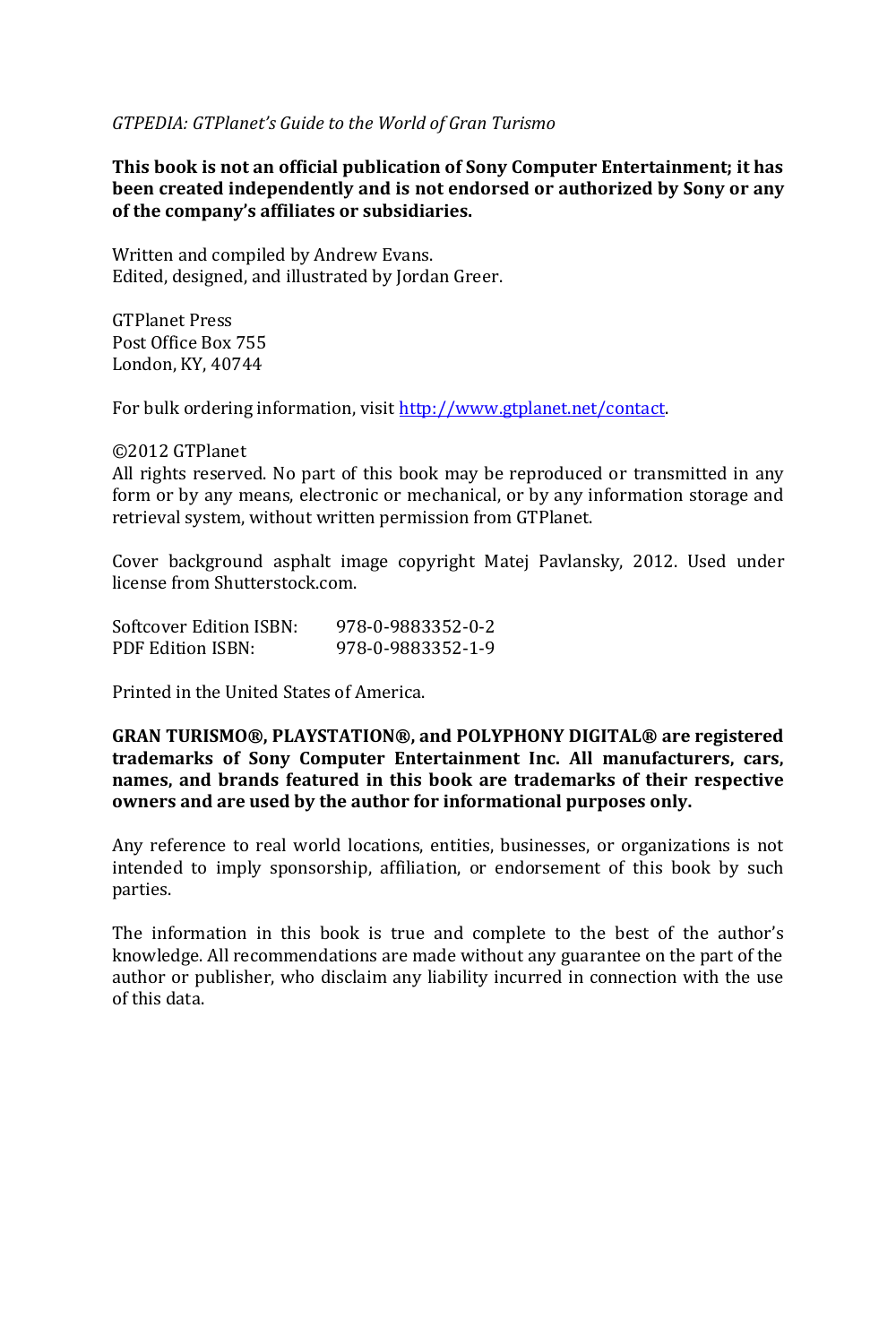*Dedicated to the GTPlanet community.*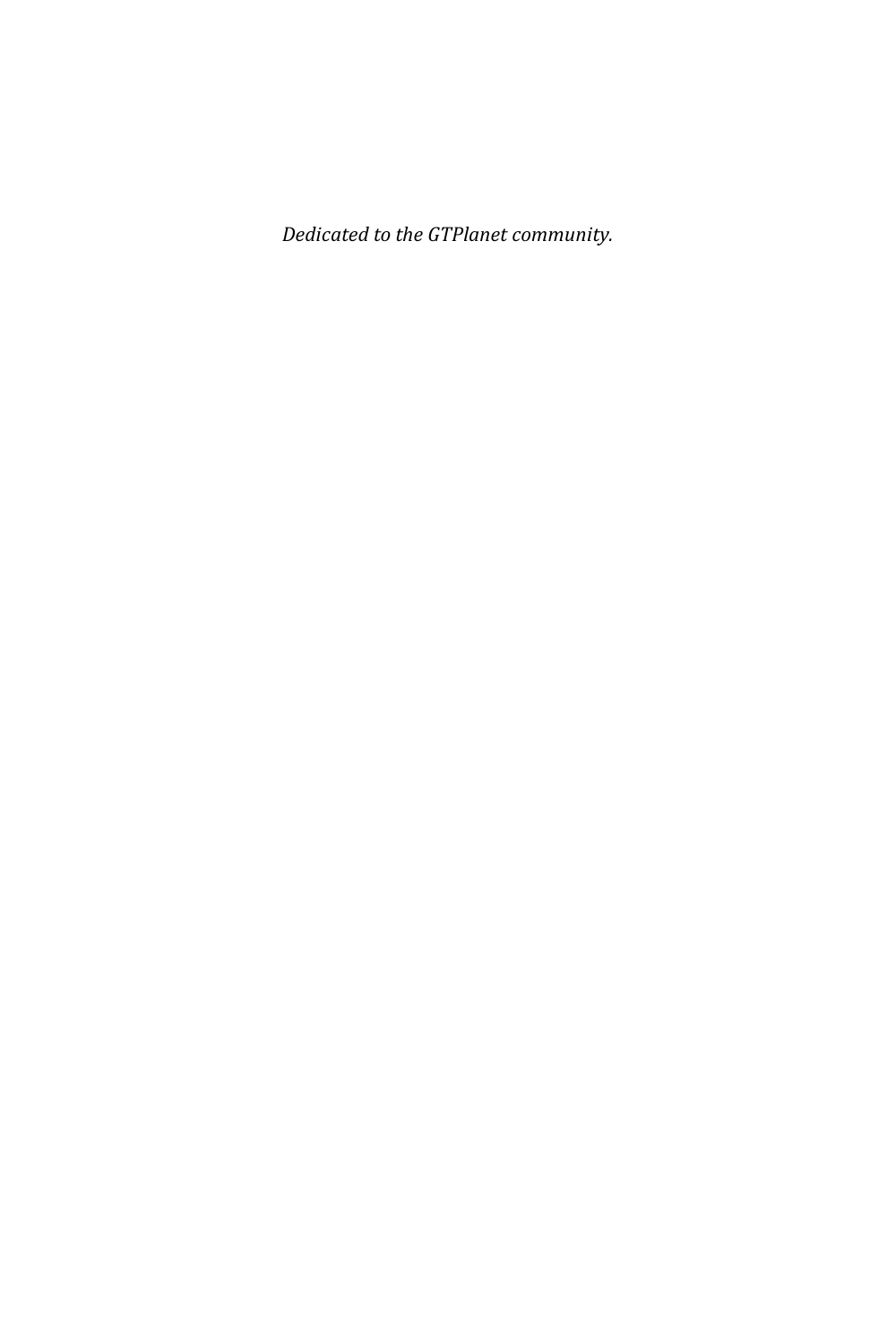### **Table of Contents**

| Foreword                         |     | 6   |
|----------------------------------|-----|-----|
| <b>About This Book</b>           |     | 7   |
| <b>Updates &amp; Corrections</b> |     | 7   |
| Acknowledgements                 |     | 8   |
| <b>Gran Turismo</b>              |     | 9   |
| <b>Tracks</b>                    | 10  |     |
| License Tests                    | 11  |     |
| Events                           | 13  |     |
| Cars                             | 20  |     |
| <b>Gran Turismo 2</b>            |     | 25  |
| <b>Tracks</b>                    | 26  |     |
| License Tests                    | 27  |     |
| Events                           | 31  |     |
| Cars                             | 75  |     |
| <b>Gran Turismo 3: A-Spec</b>    |     | 90  |
| Tracks                           | 91  |     |
| License Tests                    | 92  |     |
| Events                           | 96  |     |
| Arcade Mode                      | 117 |     |
| Cars                             | 118 |     |
| <b>Gran Turismo Concept</b>      |     | 126 |
| Tracks                           | 126 |     |
| Course License Tests             | 127 |     |
| Events                           | 127 |     |
| Cars                             | 131 |     |
| <b>Gran Turismo 4: Prologue</b>  |     | 137 |
| <b>Tracks</b>                    | 138 |     |
| School Mode                      | 138 |     |
| Cars                             | 142 |     |
| <b>Gran Turismo 4</b>            |     | 146 |
| <b>Tracks</b>                    | 147 |     |
| License Tests                    | 149 |     |
| Events                           | 156 |     |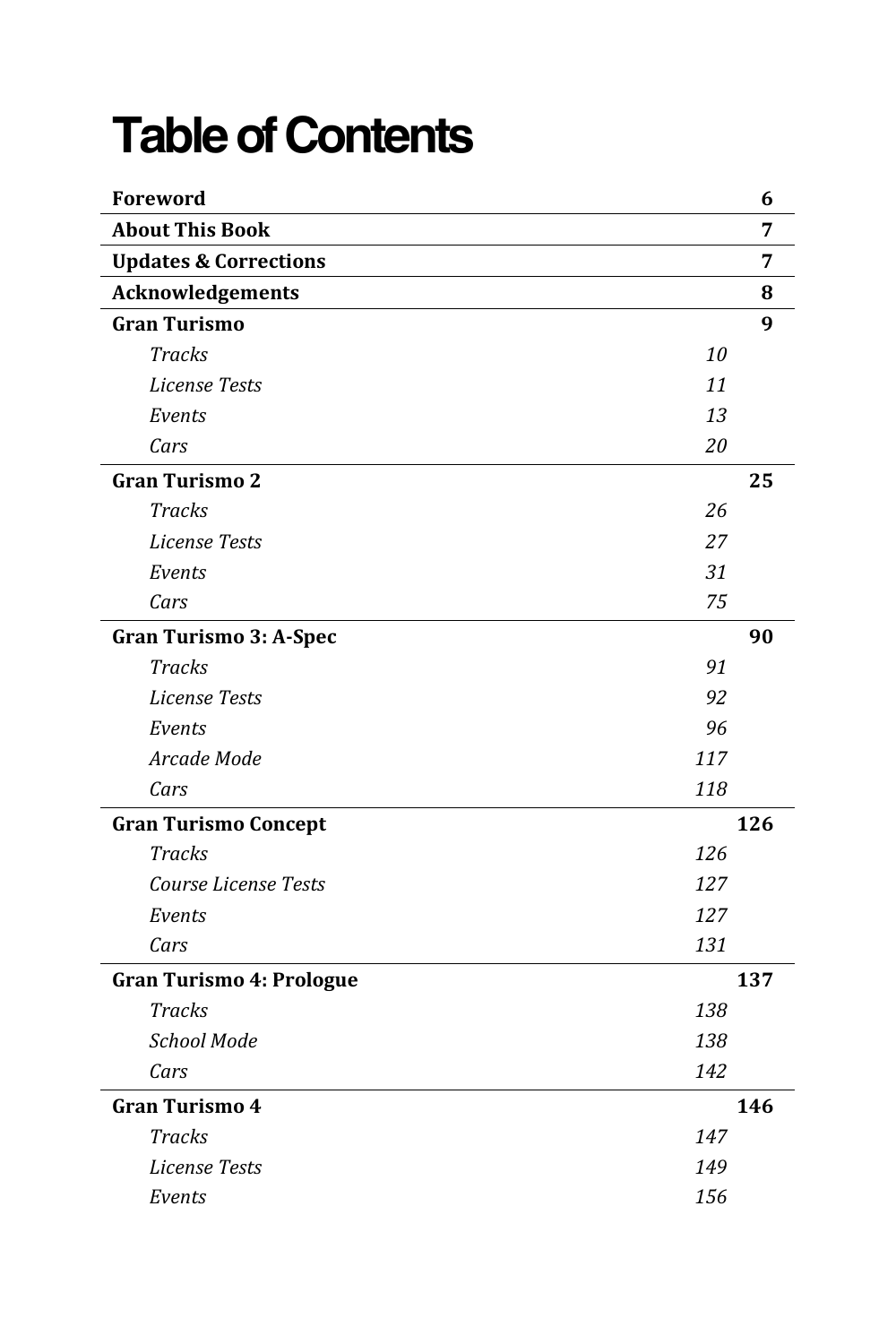| Missions                                               | 210 |
|--------------------------------------------------------|-----|
| Cars                                                   | 212 |
| <b>Gran Turismo HD Concept</b>                         | 233 |
| Tracks                                                 | 233 |
| Events                                                 | 234 |
| Cars                                                   | 234 |
| <b>Gran Turismo 5: Prologue</b>                        | 236 |
| Tracks                                                 | 237 |
| Events                                                 | 238 |
| Cars                                                   | 253 |
| <b>Gran Turismo PSP</b>                                | 258 |
| Tracks                                                 | 258 |
| <b>Driving Challenges</b>                              | 260 |
| Cars                                                   | 269 |
| <b>Gran Turismo 5</b>                                  | 290 |
| <b>Online Features &amp; Updates</b>                   | 291 |
| Tracks                                                 | 292 |
| License Tests                                          | 295 |
| Events                                                 | 301 |
| <b>Special Events</b>                                  | 324 |
| Cars                                                   | 331 |
| <b>Tickets</b>                                         | 358 |
| <b>PlayStation Network Trophies</b>                    | 359 |
| <b>Other Games</b>                                     | 367 |
| Gran Turismo 2000                                      | 367 |
| Gran Turismo 3 Replay Theater                          | 368 |
| Gran Turismo Concept Airtrek Turbo Special Edition     | 368 |
| Gran Turismo Lupo Cup Training Version                 | 369 |
| Gran Turismo 4 Prius Trial Version                     | 369 |
| Gran Turismo 4 Special Edition 2004 Toyota Demo        | 369 |
| Gran Turismo 4 BMW 1 Series Virtual Drive & Dealership | 370 |
| Gran Turismo 4 Online Public Beta                      | 370 |
| <b>GT Academy</b>                                      | 371 |
| <b>Trivia &amp; Easter Eggs</b>                        | 373 |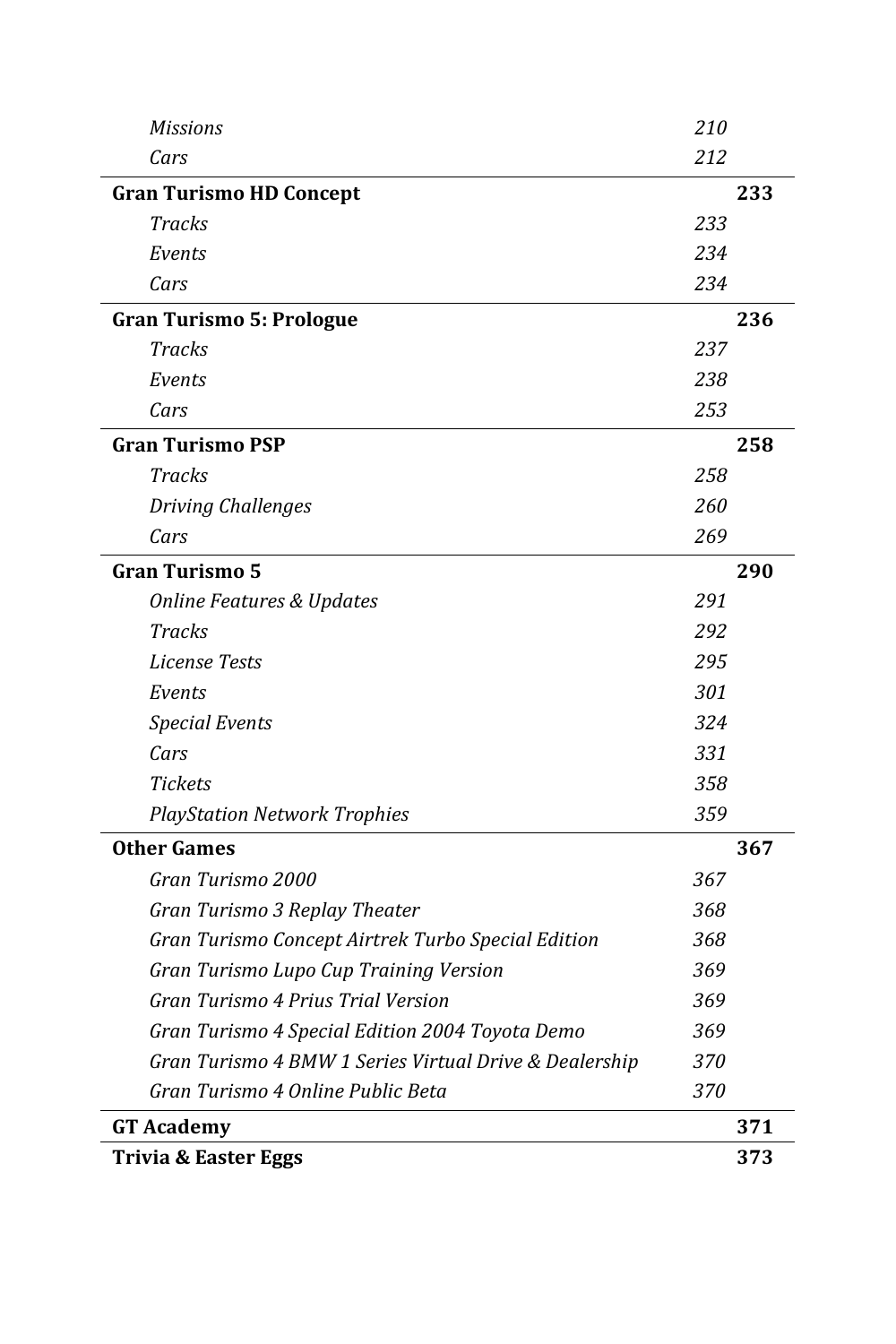### **Foreword**

Gran Turismo has no story line, no characters, and no particular order of progression. It strips away the decoration and the frills found in most video games and instead focuses on the cars and tracks it contains. It highlights what makes each one different, teaching players while entertaining them.

That, too, is ultimately the goal of *GTPEDIA*: to strip away the marketing and hype, and tell the story of these games through the facts, figures, and statistics which make each one unique. Whether you just discovered the franchise or have enjoyed it since 1998, be prepared to learn something new as you explore the incredible world of Gran Turismo.

*Jordan Greer* Founder, GTPlanet.net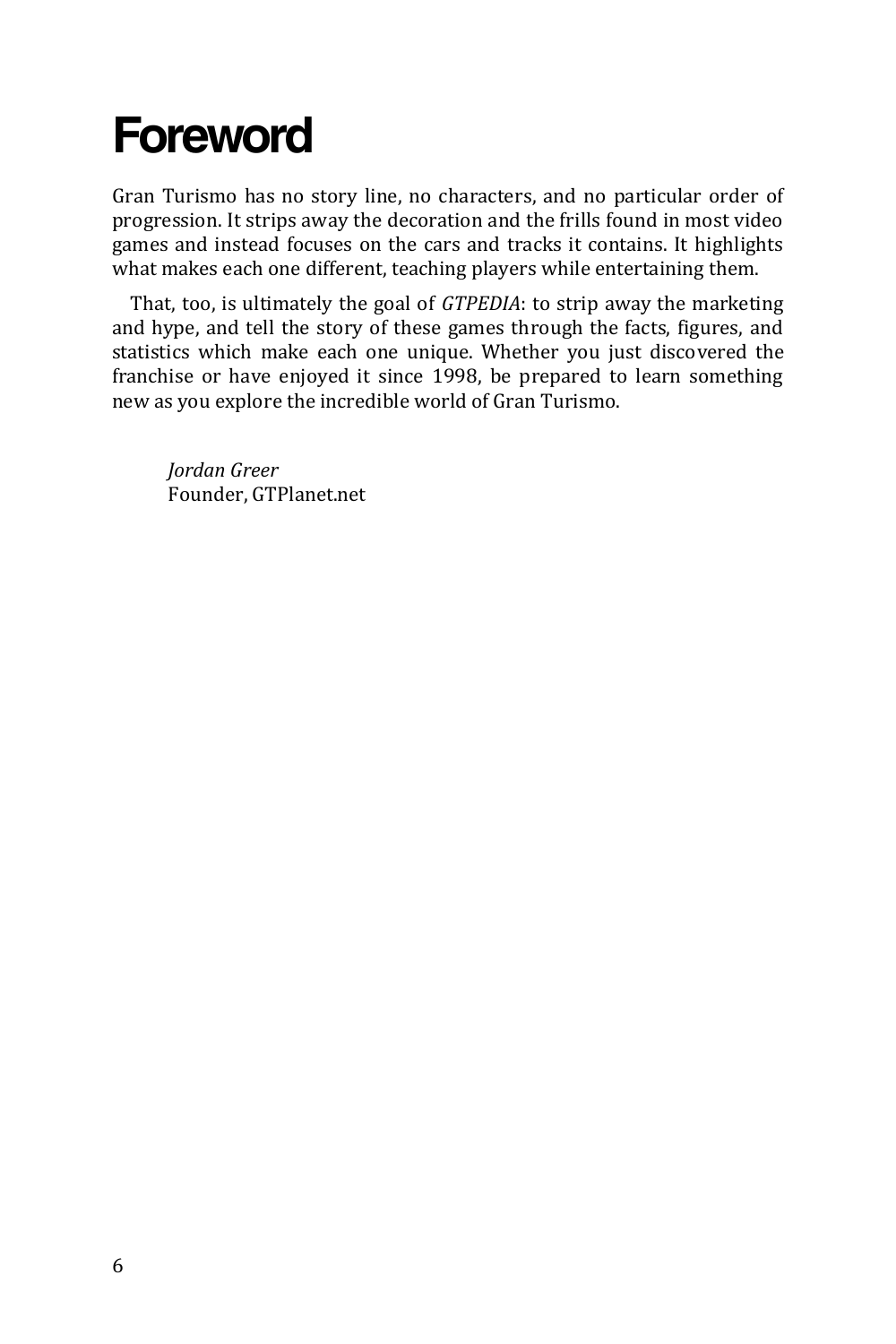### **About This Book**

This book was made possible by years of research and study by GTPlanet, an online community of dedicated enthusiasts who share a passion for the Gran Turismo video game franchise. All of the data it contains has been privately compiled without the assistance of Sony Computer Entertainment or Polyphony Digital. It has been independently designed, edited, printed, and distributed.

Thank you for purchasing *GTPEDIA*, which supports our efforts to create and maintain this resource.

### **Updates & Corrections**

With downloadable content and software, the latest Gran Turismo games are constantly evolving and so is *GTPEDIA*. Updates and corrections to the text and data are available to download for free at the book's website, http://www.gtplanet.net/gtpedia.

Readers are encouraged to report errors, necessary corrections, or other problems with the book at http://www.gtplanet.net/contact.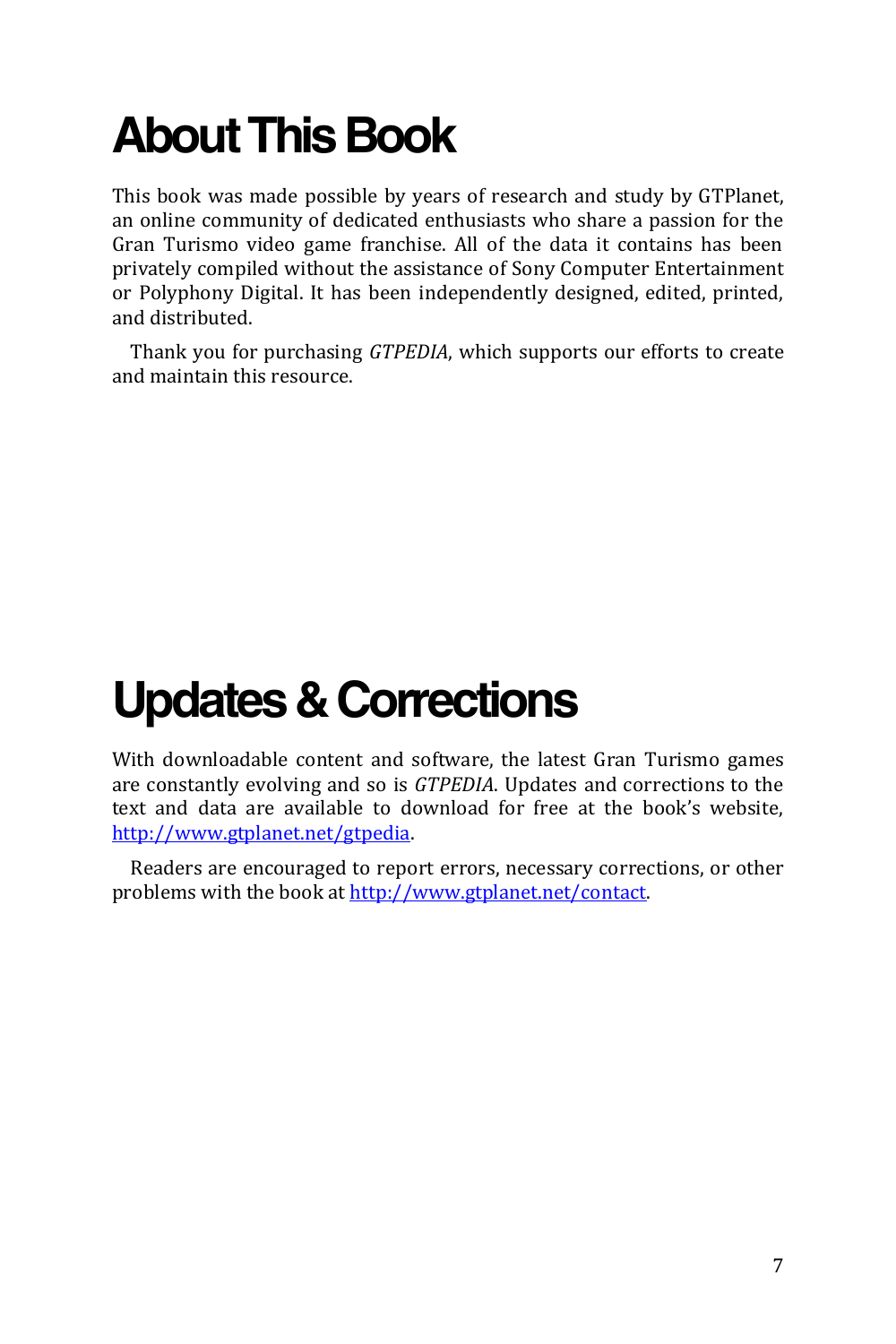### **Acknowledgements**

The many Gran Turismo titles are spread out over a considerable period of time. Until recently, different versions of each game were released in different countries and were "region-locked", making it nearly impossible for any individual to log all the information contained in this book. It could not have been created without the assistance of several GTPlanet community members from around the world to which we are grateful.

"RogsR34UK" has been part of GTPlanet since 2003, and is one of very few members to both own and have played the limited release of *GT Concept 2002: Tokyo-Seoul* and the Korean version of *Gran Turismo 4*. His data regarding the differences between those versions and other regions' releases is included in this book.

"daan" has been involved with GTPlanet since 2002 as a senior member of the site's forum moderation staff. With *GT5 Prologue*'s servers having been taken offline and no way to update the Spec 2 disc version to Spec 3 (outside the Japanese Spec 3 disc release), daan was able to provide valuable game play information.

For the chronology and content of the rarest Gran Turismo titles, we turned to "edward\_v12", the preeminent collector who kindly helped us complete the "Other Games" chapter. His spectacular collection features limited edition versions of the main games, playable store demos, game show press kits, and a host of other Gran Turismo and Polyphony Digital memorabilia.

A special word of thanks also goes out to everyone who contributed to the project in other ways, including "Amar212" and "homeforsummer", who offered valuable feedback during the book's development.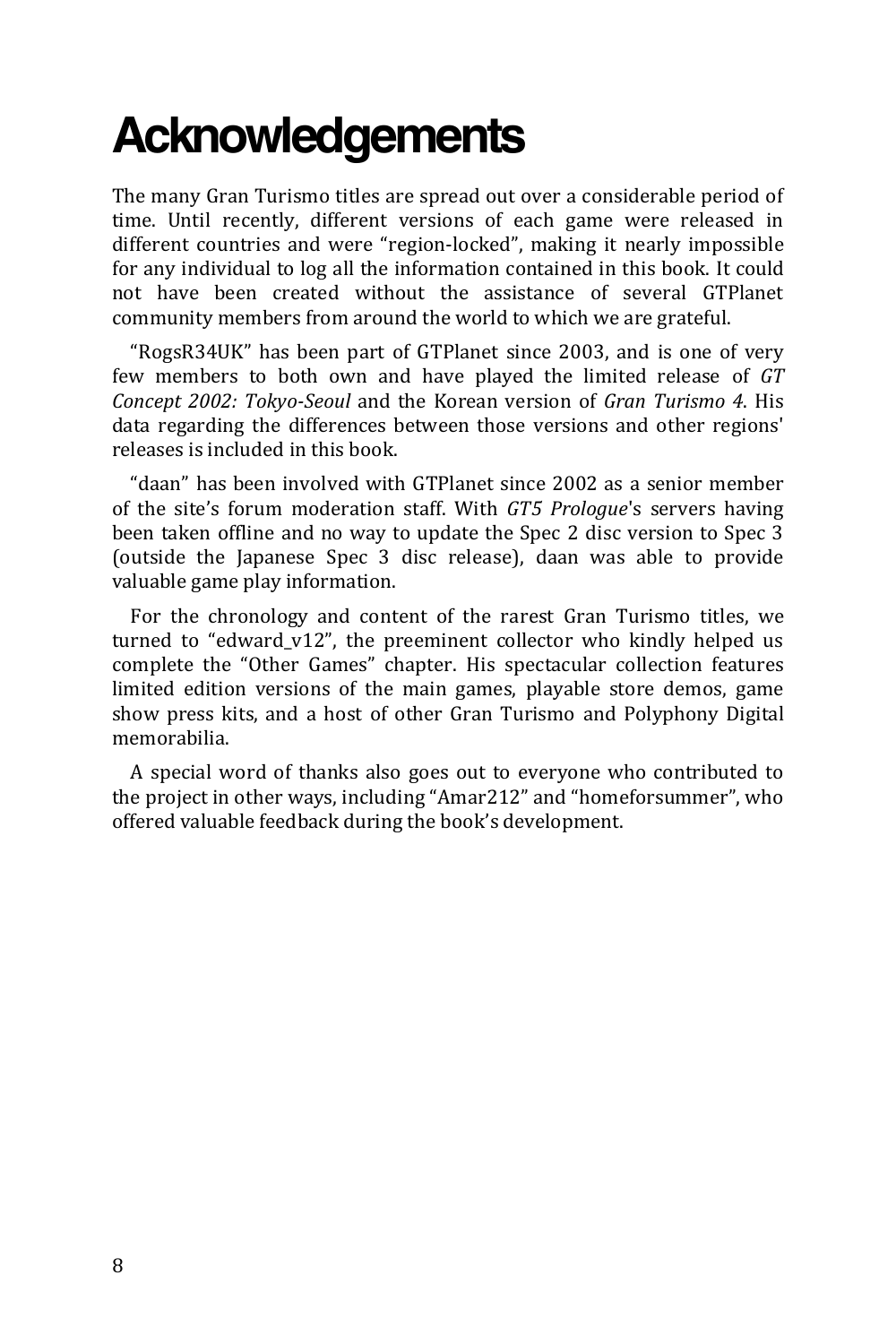The first Gran Turismo game was the culmination of five years' work for Kazunori Yamauchi and his small, 10 employee team at Polys Entertainment (later to become Polyphony Digital).

Although Gran Turismo wouldn't be released until 1997, the idea of the game was born in the early 1980s. As a teenager in Kashiwa, Japan, Yamauchi was immersed in the world of cars and vehicle tuning, but found the motoring video games of the era to be lacking. At the time, however, he was primarily interested in movie production, establishing a film society in his school before studying graphic design at university.

#### FAST FACTS

#### Platform

PlayStation

#### Release Dates

Japan (SCPS 10045): December 23, 1997

Europe (SCES 00984): May 8, 1998

North America (SCUS 94194): May 12, 1998

#### Total Sales

10.8 million as of Sep. 2012

Yamauchi eventually joined the PlayStation team of Shuhei Yoshida at Sony Computer Entertainment Inc. and, with his own team, created the 1994 arcade kart racer *Motor Toon Grand Prix*. The bright, cartoonish game showcased the capabilities of the new console and immediately spawned a sequel in 1996. Underpinning both titles was a surprisingly advanced physics model; a hidden mode in the second game (called "Motor Toon GP R") even let players drive an open wheeled formula car and a stock car on the game's tracks. Combined with smooth and detailed graphics, *Motor Toon Grand Prix 2* was a true *Gran Turismo* predecessor.

*Gran Turismo*, however, was thoroughly groundbreaking. It featured a wide variety of licensed cars, from supercars and concepts, to station wagons, sedans, and mundane hatchbacks – all of which could be raced together.

Though none of the game's eleven tracks were actual locations – licensed circuits would not be part of the series for a few more years – the locations varied widely in length, difficulty, topography and scenery, showcasing cutting-edge graphics for the era.

The main game mode featured ability tests – called Licence tests – to familiarise you with the game's physics model and to unlock more advanced race series. Each vehicle had realistic tuning options to enhance its performance, allowing players to modify a pedestrian car like a Honda Civic to compete with an NSX or Skylines. Specialist high-performance cars,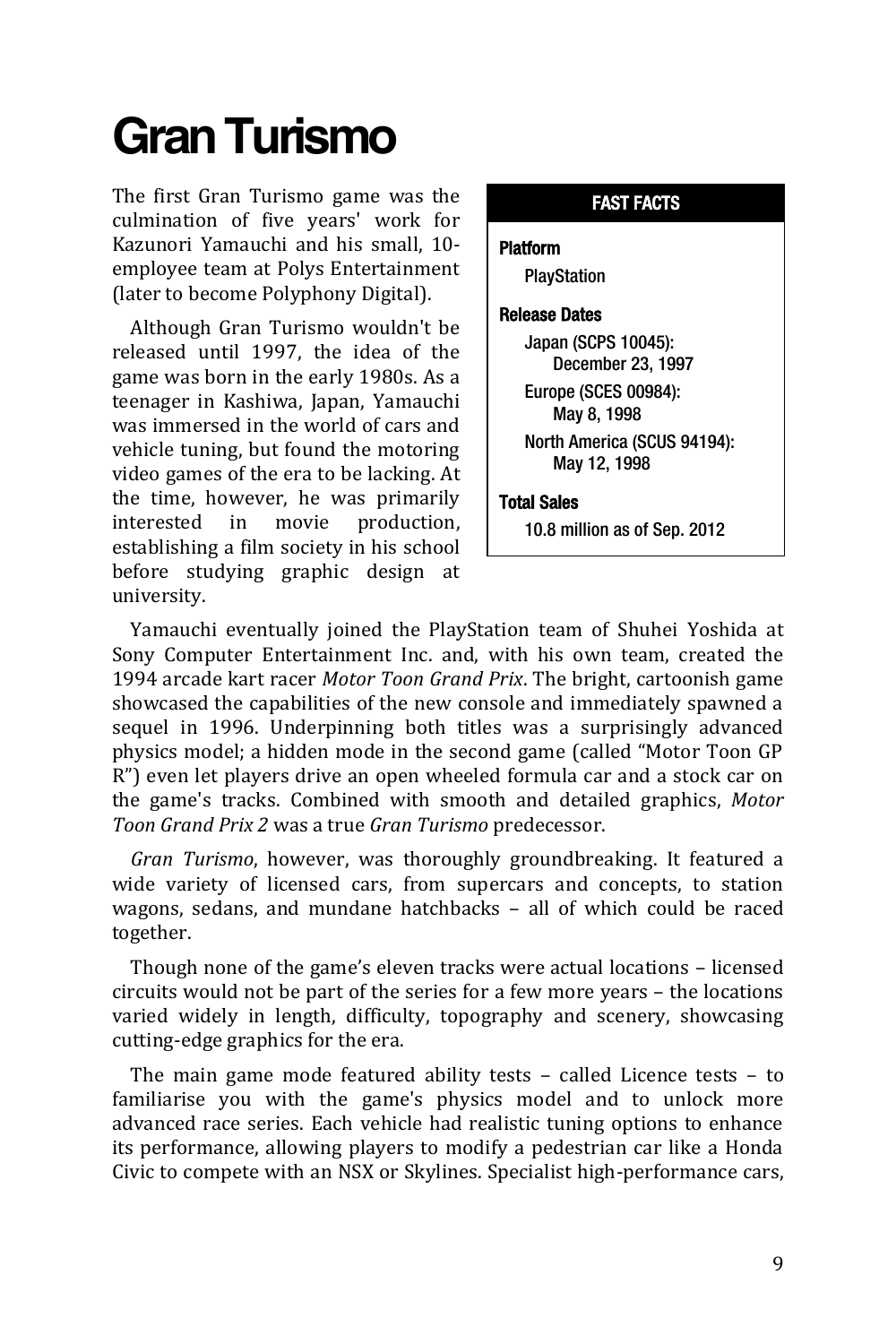unique variants, and fictional racing models were available for winning the various race series and beating gold-standard times in the Licence tests.

Arcade Mode featured a selection of the game's cars split into performance classes (A - High-end cars; B – Sports and performance cars; C – Sport compact cars) and up to eight of the game's circuits available as a drop-in time trial or race mode. Progression was also available in Arcade Mode; as the player completed the tracks in Easy, Normal or Hard modes, more vehicles and tracks could be unlocked, with an End Credit sequence and a "HiFi Mode" (featuring three of the tracks with a higher refresh rate and lower draw distance) also available for Arcade Mode completion.

According to the Polyphony Digital website, as of September 2012, *Gran Turismo* had sold 10.85 million copies worldwide (including 2.55 million in Japan, 3.99 million in North America and 4.3 million in Europe) and has been credited for car manufacturer's decisions to launch models in hitherto untapped markets – notably the entire TVR range in Japan and the Mitsubishi Lancer Evolution series in North America.

#### **Tracks**

*Gran Turismo* featured eleven fictional tracks, based on eight different locations. All but one – the Test Course – was available in reverse, giving a total of twenty-one variations of circuits.

Though fictional, the circuits' designs and landscapes clearly drew much of their inspiration from real-world venues. Grand Valley takes the form of a large, purpose-built motorsports complex, similar to Belgium's Spa-Francorchamps. Deep Forest is usually twinned with Germany's Black Forest and the Hockenheimring. Autumn Ring and Trial Mountain, assigned to Japan and Europe respectively, are similarly extra urban. Conversely, the two Route 5 tracks and Route 11 commonly draw comparisons with Tokyo's highway system - particularly the Wangan Shuto Expressway though sectors of the tracks retain a peculiarly European feel with Italian architectural touches. Last is the Test Course, which is just that – 3 miles' worth of banked curve and unwavering straights to test your car's limits.

| <b>NAME</b>                  | <b>LENGTH</b>       | <b>REVERSE</b> | <b>TYPE</b> |
|------------------------------|---------------------|----------------|-------------|
| <b>Autumn Ring</b>           | 1.833 mi / 2.950 km | Yes            | Asphalt     |
| Autumn Ring Mini             | N/A                 | Yes            | Asphalt     |
| <b>Clubman Stage Route 5</b> | 1.533 mi / 2.466 km | Yes            | Asphalt     |
| Deep Forest                  | 2.225 mi / 3.580 km | Yes            | Asphalt     |
| <b>Grand Valley East</b>     | 1.880 mi / 3.025 km | Yes            | Asphalt     |
| <b>Grand Valley Speedway</b> | 3.083 mi / 4.960 km | Yes            | Asphalt     |
| High Speed Ring              | 1.927 mi / 3.100 km | Yes            | Asphalt     |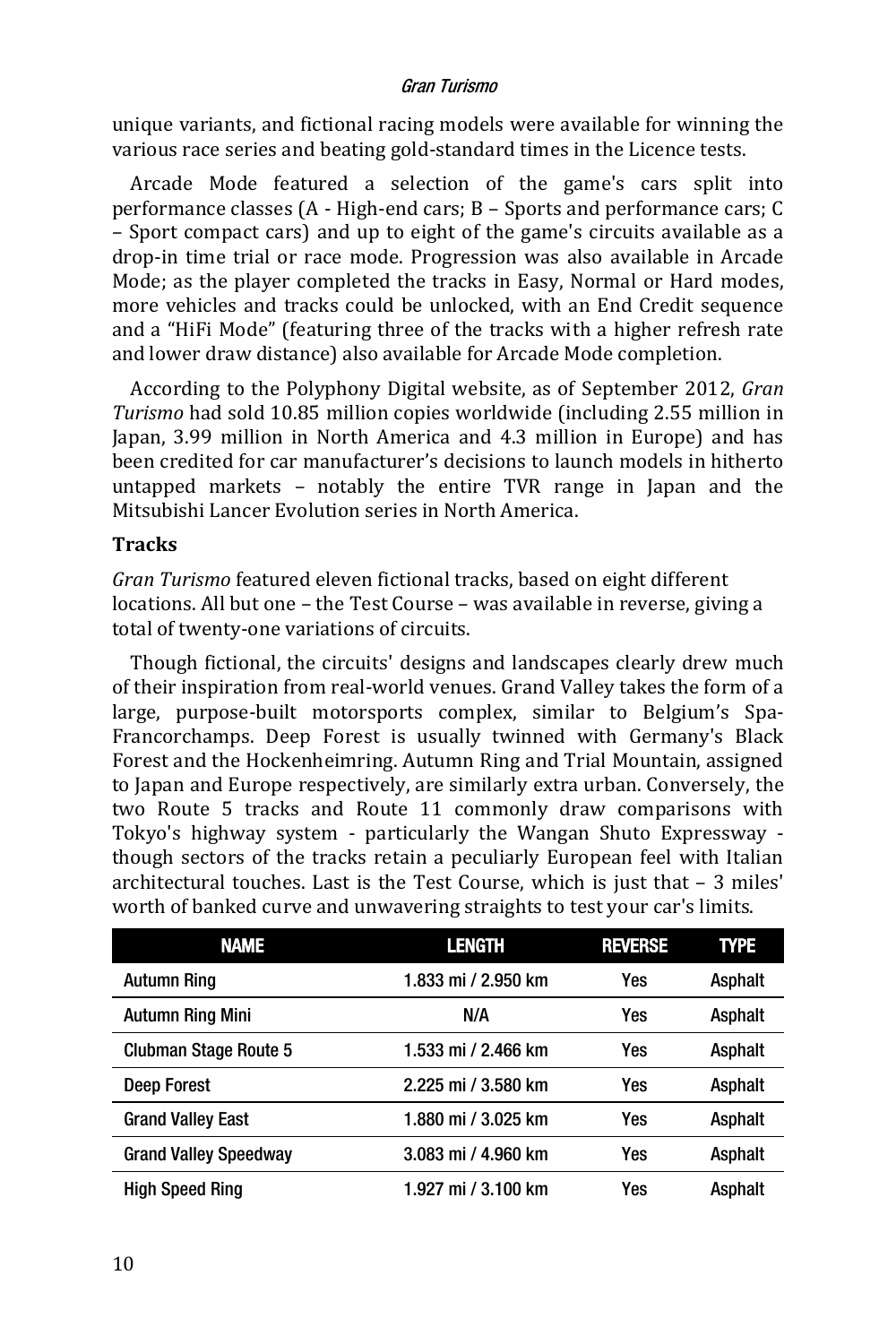| Gran Turismo |
|--------------|
|              |

| Special Stage Route 5         | 2 347 mi / 3 776 km | Yes | Asphalt |
|-------------------------------|---------------------|-----|---------|
| <b>Special Stage Route 11</b> | 3.042 mi / 4.894 km | Yes | Asphalt |
| <b>Test Course</b>            | N/A                 | No  | Asphalt |
| <b>Trial Mountain</b>         | 2.473 mi / 3.979 km | Yes | Asphalt |

#### **Licence Tests**

One of *Gran Turismo*'s innovations was its licence test system, which served as both a tutorial and as a way to unlock higher-value race series. The various tests taught the player the intricacies of the game's physics model, particularly the simulated differences between vehicles of various drivetrain types. It also introduced players to the circuits and a variety of cars, from a mundane Mazda Demio to an intimidating TVR Griffith.

Each test had three levels of grading. A Bronze grade was merely any time achieved inside the minimum expected standard to pass that test. Silver and Gold grades are gained by beating preset, lower times. Achieving a Bronze on every test in a Licence is the minimum requirement to gain that Licence. Achieving a Silver on each test gained no additional reward. Achieving a Gold on every test in each Licence was rewarded with a special prize car.

|    | <b>B-LICENCE TESTS</b>                                                                                                                                                    |                                            |
|----|---------------------------------------------------------------------------------------------------------------------------------------------------------------------------|--------------------------------------------|
| B1 | Using a Mazda Demio, accelerate from rest and come to a halt<br>at a point 1,000 metres away as quickly as possible. Test<br>location is Test Course.                     | G: 34.750<br>S: 35.200<br>B: 36.000        |
| B2 | Identical to the previous test, this time using a Mitsubishi GTO.<br><b>Test location is Test Course.</b>                                                                 | G: 26.400<br>S: 26.700<br>B: 27.000        |
| B3 | Using a Honda CR-X del Sol, accelerate from rest, navigate a<br>tight, left-hand corner and pass the finish line as quickly as<br>possible. Test location is Deep Forest. | G: 28.150<br>S: 28.500<br>B: 29.000/30.000 |
| B4 | Identical to the previous test, this time using a Nissan Silvia.<br><b>Test location is Deep Forest.</b>                                                                  | G: 28.150<br>S: 28.500<br>B: 29.000/30.000 |
| B5 | Identical to the previous test, this time using a Mitsubishi GTO.<br><b>Test location is Deep Forest.</b>                                                                 | G: 23.650<br>S: 24.300<br>B: 25.000        |
| B6 | Using a Mitsubishi FTO, accelerate from rest through a right-<br>left combination corner and then through the finish gate. Test<br>location is High Speed Ring.           | G: 26.350<br>S: 27.000<br>B: 28.000        |
| B7 | Identical to the previous test, this time using a Nissan Silvia.<br>Test location is High Speed Ring.                                                                     | G: 25.750<br>S: 26.300<br>B: 27,000        |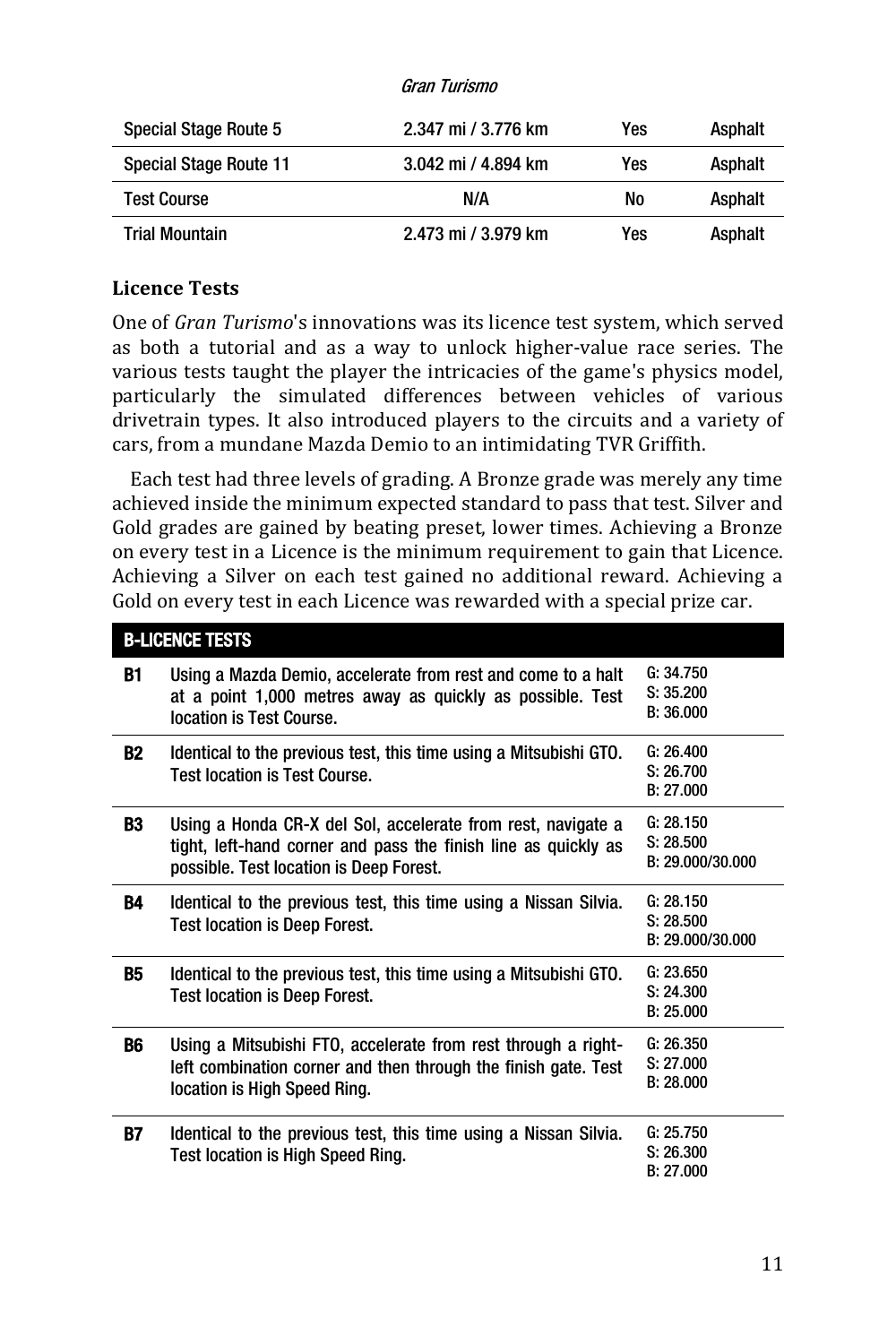| <b>B8</b> | From a static start, complete a lap of High Speed Ring using a<br>Mazda Eunos Roadster. | G: 1'19.500<br>S: 1'20.500<br>B: 1'22.000 |
|-----------|-----------------------------------------------------------------------------------------|-------------------------------------------|
|           |                                                                                         |                                           |

The prize car awarded for all-golds on B-Licence is the Dodge Concept.

|    | <b>A-LICENCE TESTS</b>                                                                                                                                                  |                                           |
|----|-------------------------------------------------------------------------------------------------------------------------------------------------------------------------|-------------------------------------------|
| A1 | Using a Toyota Supra, accelerate from rest, navigate a left-<br>hand corner and then the same corner as in tests B3, B4 and<br><b>B5. Test location is Deep Forest.</b> | G: 32.400<br>S: 33.000<br>B: 34.000       |
| A2 | Using a Toyota Supra, accelerate from rest and go round a<br>right-hand hairpin. Test location is Autumn Ring.                                                          | G: 24.760<br>S: 25.200<br>B: 26.000       |
| A3 | Using a Mazda RX-7, accelerate from rest and go round a<br>right-hand hairpin. Test location is Grand Valley Speedway.                                                  | G: 42.800<br>S: 43.200<br>B: 44.000       |
| A4 | Navigate the middle sector of Trial Mountain using a Nissan<br>Skyline GT-R.                                                                                            | G: 37.400<br>S: 38.300<br>B: 39.000       |
| A5 | Starting at the bottom hairpin of Grand Valley, pass through<br>the following complex to the first tunnel using a Honda<br>Prelude.                                     | G: 30.200<br>S: 30.700<br>B: 32.000       |
| A6 | Accelerate out of the first corner at Deep Forest and negotiate<br>the next complex through the first two tunnels. Test car is a<br>Toyota MR-2.                        | G: 26.150<br>S: 26.500<br>B: 27.000       |
| А7 | A small, 100m long course has been built on the Grand Valley<br>Speedway straight. Using a Subaru Impreza, complete five<br>laps as quickly as possible.                | G: 29.500<br>S: 31.000<br>B: 33.000       |
| A8 | Drive the first hairpin, high-speed S-section and second<br>hairpin of Grand Valley Speedway in a Toyota Supra.                                                         | G: 1'05.600<br>S: 1'06.000<br>B: 1'08.000 |
|    | $\triangleright$ The prize car awarded for all-golds on A-Licence is the Toyota TRD3000GT.                                                                              |                                           |
|    | <b>IA-I ICENCE TESTS</b>                                                                                                                                                |                                           |

|     | IA-LIVENVE TEOTO                                                      |                                           |
|-----|-----------------------------------------------------------------------|-------------------------------------------|
| IA1 | Using a TVR Griffith 400, complete a lap of High Speed Ring.          | G: 1'03.990<br>S: 1'05.200<br>B: 1'07.000 |
| IA2 | Using a Dodge Viper GTS, complete a lap of Special Stage<br>Route 5.  | G: 1'26.350<br>S: 1'27.000<br>B: 1'30.000 |
| IA3 | Using a TVR Griffith 400, complete a lap of Grand Valley<br>Speedway. | G: 1'57.880<br>S: 1'59.900<br>B: 2'03.000 |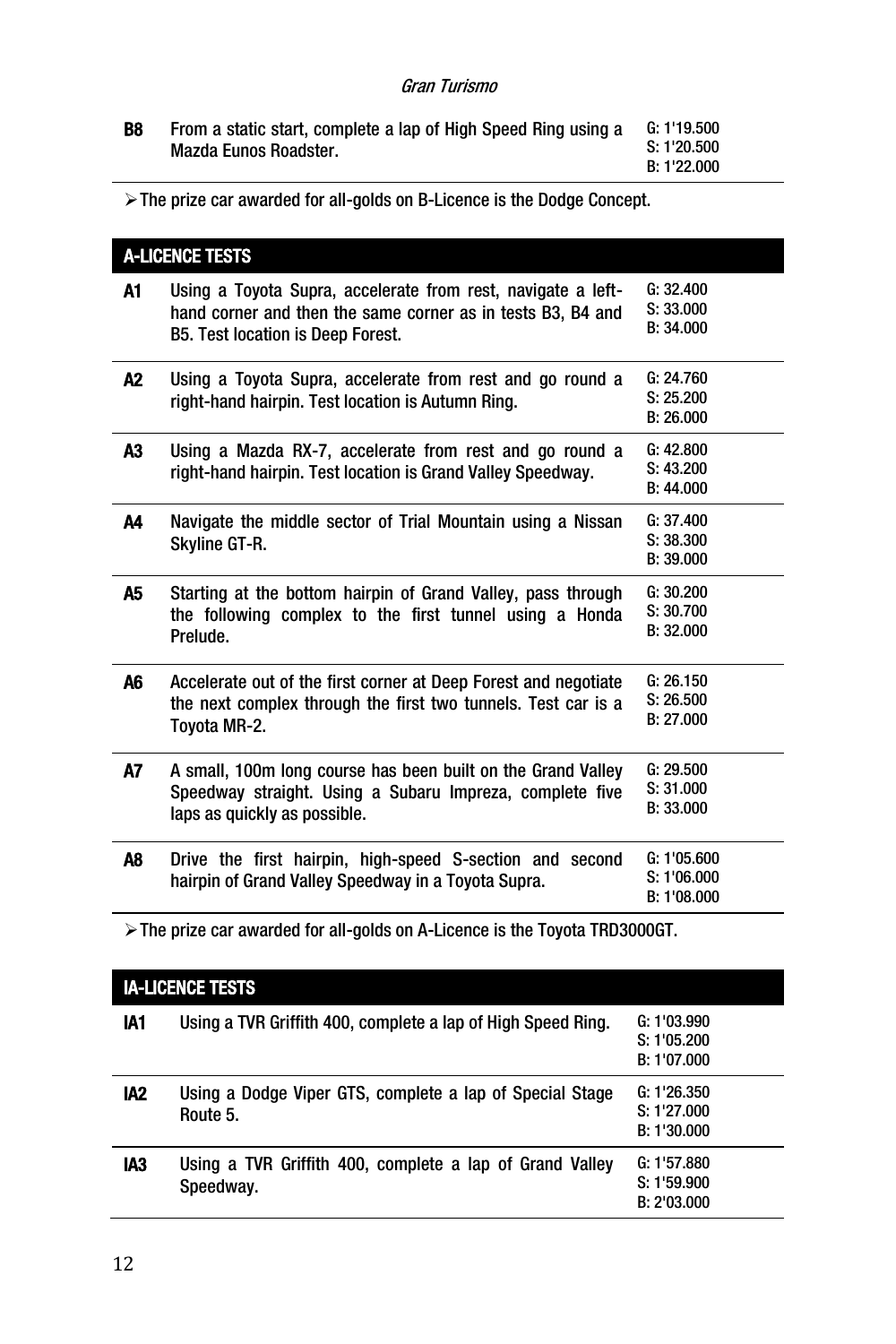| IA4 | Using a Dodge Viper GTS, complete a lap of Deep Forest.                      | G: 1'18.630<br>S: 1'20.500/1'19.300<br>B: 1'24.000/1'23.000 |
|-----|------------------------------------------------------------------------------|-------------------------------------------------------------|
| IA5 | Using a TVR Griffith 400, complete a lap of Autumn Ring.                     | G: 1'20.240<br>S: 1'21.100<br>B: 1'24.000                   |
| IA6 | Using a Dodge Viper GTS, complete a lap of Trial Mountain.                   | G: 1'28.540<br>S: 1'29.500<br>B: 1'33.000                   |
| IA7 | Using a TVR Griffith 400, complete a lap of Special Stage<br>Route 11.       | G: 2'06.330<br>S: 2'10.000/2'07.700<br>B: 2'14.000/2'11.000 |
| IA8 | Using a Dodge Viper GTS, complete a lap of Grand Valley<br>Speedway Reverse. | G: 1'55.428<br>S: 1'56.600<br>B: 1'59.000                   |
|     |                                                                              |                                                             |

The prize car awarded for all-golds on IA-Licence is the Nismo 400R.

Where two times are listed, the second is applicable to the NTSC-J version only.

#### **Events**

The core of *Gran Turismo* is, of course, racing. Alongside the Arcade Mode outlined in the introduction, the game has five different race areas. Memory Card Battle allows a two player race using cars from the players' own garages. Time Trial mode gives players a two-lap standing start time attack run on any of the 21 courses. Spot Race uses five tracks (Autumn Ring Mini, Deep Forest, Grand Valley East, High Speed Ring, Trial Mountain) and pits the player against a randomly selected grid.

The two most significant areas are GT League and Special Event. GT League has a series of four events which can be considered the "career" mode of *Gran Turismo* – winning the final event unlocks the end credits. Special Event includes specialist races for cars with certain characteristics and the three Endurance races, where tyre wear and pit strategy become additional factors. These events are more lucrative, both in terms of prize money and of bonus cars, as bonus cars may be awarded multiple times.

#### GT LEAGUE

#### Sunday Cup

B-licence required, no vehicle restrictions, 3 races:

1. Autumn Ring Mini (2 laps)

2. High Speed Ring (2 laps)

3. Grand Valley East (2 laps)

Prize Money:

 $1^{st}$  3,000cr; 2<sup>nd</sup> 1,000cr; 3<sup>rd</sup> 500cr; 4<sup>th</sup> 400cr; 5<sup>th</sup> 300cr; 6<sup>th</sup> 200cr; 1,500cr Pole Position bonus, 15,000cr Championship bonus, maximum prize money of 28,500cr

Prize Car:

Mazda Mazdaspeed Demio A-Spec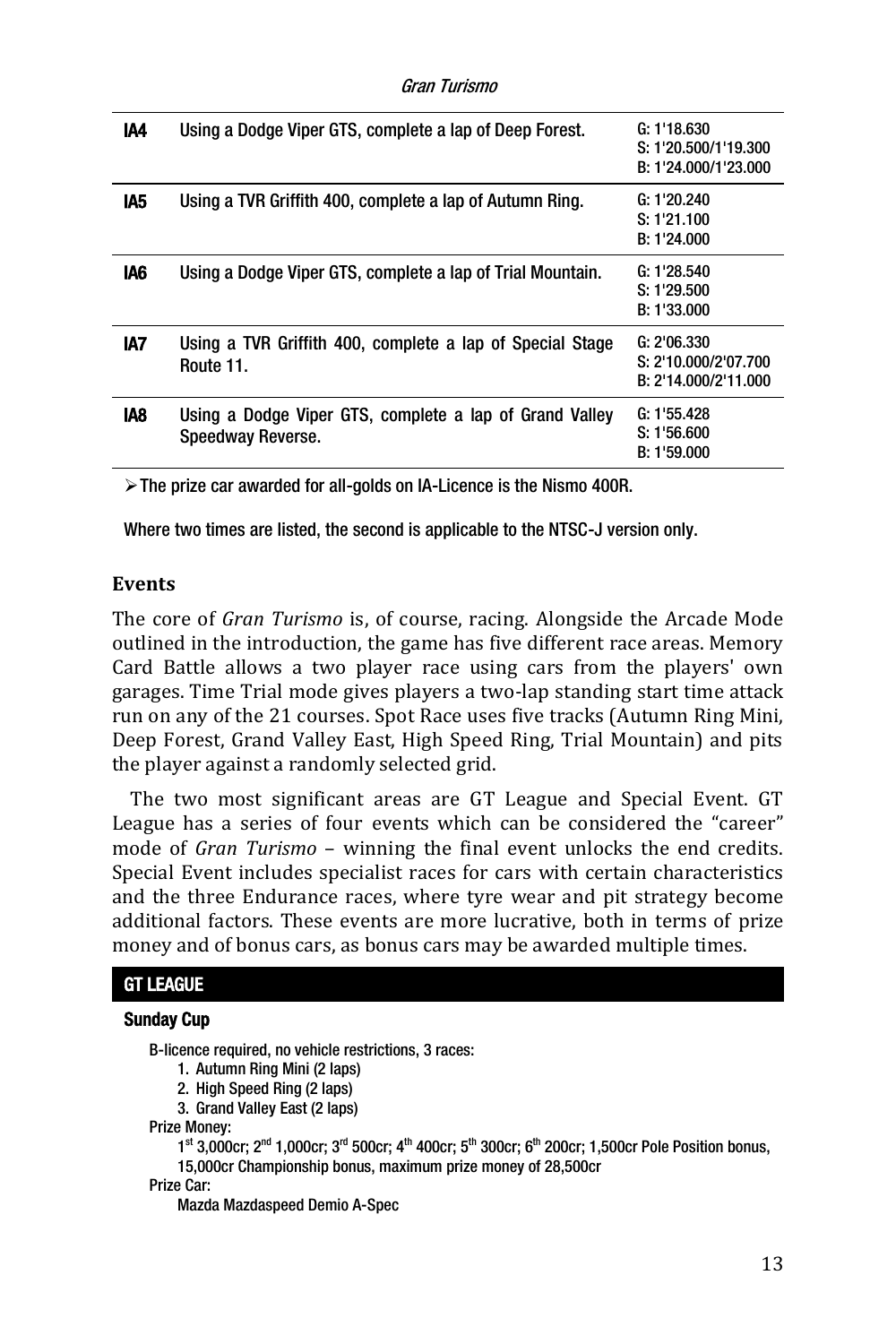Known AI Opponents:

Honda EG Civic Ferio SiR-II '93 (179hp/1074kg), Honda EK Civic SiR-II (177hp/1074kg), Mazda Demio GL-X (144hp/946kg), Mitsubishi Mirage Asti RX (167hp/1055kg), Mitsubishi Mirage Cyborg R (167hp/1025kg), Nissan S14 Silvia Q's Aero (152hp/1173kg), Toyota Corolla Levin BZG (169hp/1015kg), Toyota MR2 G-Limited (177hp/1222kg), Toyota Starlet Glanza V (154hp/907kg)

#### Clubman Cup

A-licence required, no vehicle restrictions, 3 races:

- 1. Autumn Ring Mini (2 laps)
- 2. High Speed Ring (2 laps)
- 3. Grand Valley East (2 laps)

#### Prize Money:

 $1^{\text{st}}$  7,000cr; 2<sup>nd</sup> 5,000cr; 3<sup>rd</sup> 2,000cr; 4<sup>th</sup> 1,000cr; 5<sup>th</sup> 700cr; 6<sup>th</sup> 500cr; 2,500cr Pole Position bonus, 20,000cr Championship bonus, maximum prize money of 48,500cr

Prize Car:

Chevrolet Camaro Z28 30th Anniversary

Known AI Opponents:

Honda Integra Type-R (252hp/1008kg), Honda Prelude Type-S (265hp/1097kg), Mitsubishi Eclipse GT (286hp/1180kg), Mitsubishi FTO GP version R (258hp/963kg), Nissan 180SX TypeX (287hp/1082kg), Nissan R33 Skyline GTS25t TypeM (300hp/1207kg), Subaru Impreza '96 Wagon WRX (296hp/1144kg), Toyota MR2 GT-S (296hp/1136kg)

#### GT Cup

A-licence required, no vehicle restrictions, 4 races:

- 1. Grand Valley Speedway (3 laps)
- 2. Deep Forest (3 laps)
- 3. Special Stage Route 5 (3 laps)
- 4. Trial Mountain (3 laps)

Prize Money:

 $1^{\text{st}}$  10,000cr; 2<sup>nd</sup> 7,000cr; 3<sup>rd</sup> 3,000cr; 4<sup>th</sup> 2,000cr; 5<sup>th</sup> 1,000cr; 6<sup>th</sup> 500cr; 5,000cr Pole Position bonus, 25,000cr Championship bonus, maximum prize money of 85,000cr

Prize Car:

Toyota Chaser LM (Black/White)

Known AI Opponents:

Dodge Viper GTS (440hp/1130kg), Honda NSX TypeSZero (409hp/976kg), Mitsubishi GTO '95 MR (504hp/1408kg), Mitsubishi Lancer Evolution IV GSR (340hp/1131kg), Nissan R33 Skyline GT-R V-Spec (521hp/1290kg), Subaru Impreza '96 Sedan WRX STi ver.III (340hp/1047kg), Toyota Supra RZ (452hp/1265kg), TVR Griffith 500 (333hp/919kg)

#### GT World Cup

IA-licence required, no vehicle restrictions, 6 races:

- 1. High Speed Ring (3 laps)
- 2. Trial Mountain (3 laps)
- 3. Grand Valley Speedway (3 laps)
- 4. Special Stage Route 5 (3 laps)
- 5. Deep Forest (3 laps)
- 6. Special Stage Route 11 (3 laps)

Prize Money:

 $1^{\text{st}}$  20,000cr;  $2^{\text{nd}}$  10,000cr;  $3^{\text{rd}}$  5,000cr;  $4^{\text{th}}$  3,000cr;  $5^{\text{th}}$  2,000cr; 6<sup>th</sup> 1,000cr; 10,000cr Pole Position bonus, 50,000cr Championship bonus, maximum prize money of 230,000cr Prize Car:

None; GT Hi-Fi Mode and End Credits unlocked Known AI Opponents: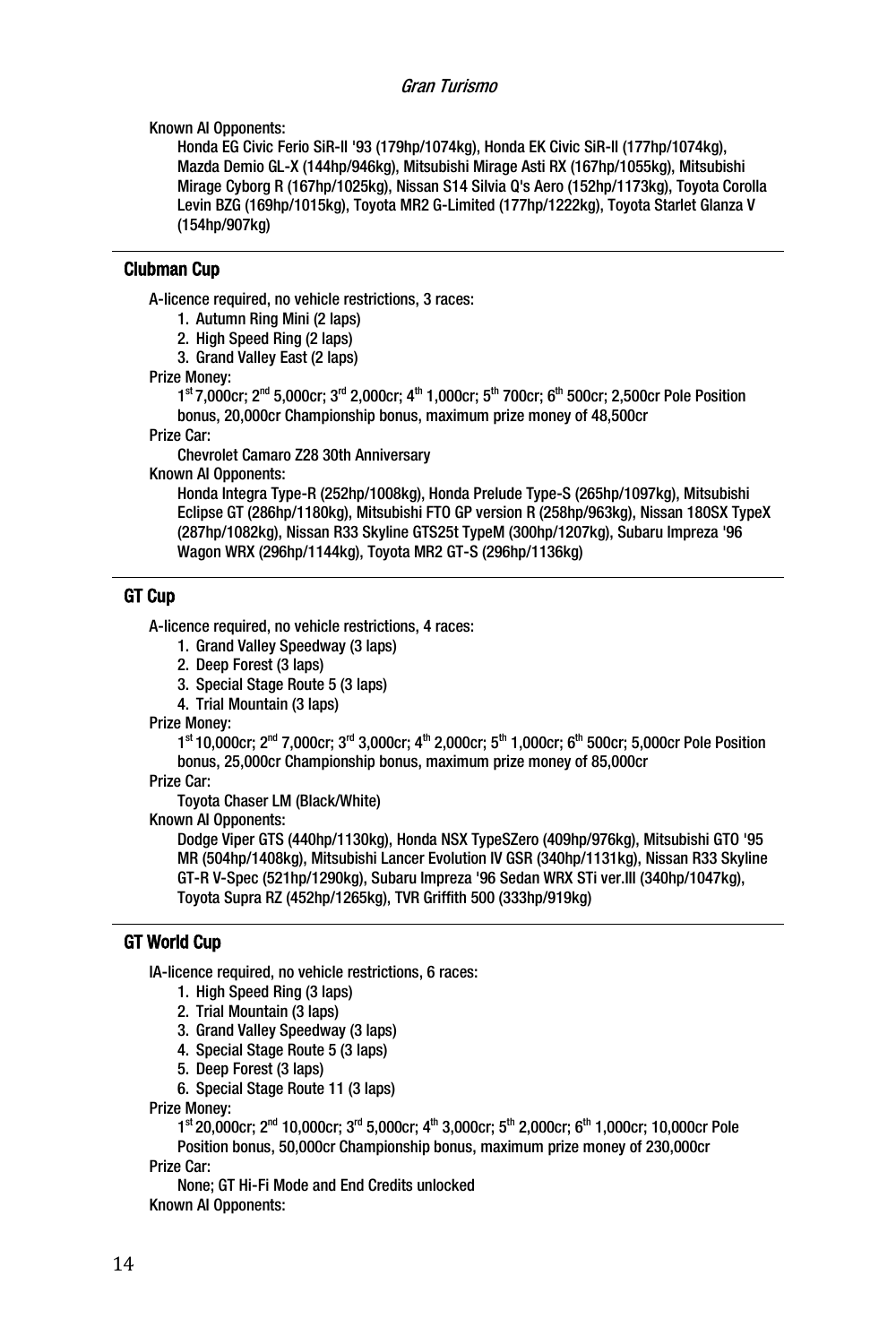Honda Accord SiR (325hp/936kg, Race Modified), Honda NSX-R LM GT2 (541hp/1035kg), Mazda Lantis 2000 Coupe Type R (326hp/904kg, Race Modified), Mitsubishi GTO TwinTurbo (675hp/1214kg, Race Modified), Mitsubishi Lancer Evolution IV GSR (429hp/958kg, Race Modified), Nissan R32 Skyline GT-R '91 (660hp/1050kg, Race Modified), Subaru Impreza Rally Edition (575hp/966kg), Toyota Celica GT-Four (326hp/887kg, Race Modified), Toyota Castrol Supra GT (646hp/1134kg)

#### SPECIAL EVENTS

#### FF Challenge

B-licence required, Front-wheel drive vehicles only, 3 races:

1. Deep Forest Reverse (2 laps)

2. Grand Valley East (2 laps)

3. Special Stage Route 11 (2 laps)

Prize Money:

 $1^{\text{st}}$  5,000cr; 2<sup>nd</sup> 2,000cr; 3<sup>rd</sup> 1,500cr; 4<sup>th</sup> 1,000cr; 5<sup>th</sup> 500cr; 6<sup>th</sup> 300cr; 1,500cr Pole Position bonus, 10,000cr Championship bonus, maximum prize money of 29,500cr

Prize Cars:

Honda CR-X EF8 SiR, Toyota Celica SS-II '95

Known AI Opponents:

Honda CR-X del Sol SiR (189hp/976kg), Honda EG Civic SiR-II '93 (208hp/923kg), Honda EK Civic Type-R (213hp/931kg), Honda Prelude Type-S (256hp/1097kg), Mazda Lantis Coupe 2000 Type R (208hp/1039kg), Mitsubishi Eclipse GT (236hp/1180kg), Mitsubishi FTO GP Version R (258hp/1134kg), Nissan Primera '95 2.0Te (201hp/989kg), Toyota Celica SS-II (198hp/1183kg), Toyota Corolla Levin BZG (214hp/933kg), Toyota Starlet Glanza V (174hp/888kg)

#### FR Challenge

B-licence required, Front-engine, rear-wheel drive vehicles only, 3 races:

1. Grand Valley East (2 laps)

2. Deep Forest Reverse (2 laps)

3. Grand Valley Speedway Reverse (2 laps)

Prize Money:

 $1^{st}$  5,000cr; 2<sup>nd</sup> 2,000cr; 3<sup>rd</sup> 1,500cr; 4<sup>th</sup> 1,000cr; 5<sup>th</sup> 500cr; 6<sup>th</sup> 300cr; 1,500cr Pole Position bonus, 10,000cr Championship bonus, maximum prize money of 29,500cr

Prize Cars:

Nissan S13 Silvia Qs 1800cc, SilEighty

Known AI Opponents:

Mazda FC Savanna RX-7 Infini III (245hp/1183kg), Mazda FD Efini RX-7 Type RZ (308hp/1232kg), Nissan 180SX '94 TypeX (258hp/1193kg), Nissan S13 Silvia '91 Ks 2000cc (272hp/1153kg), Nissan S14 Silvia K's '95 (293hp/1232kg), Nissan S14 Silvia K's Aero (293hp/1222kg), Nissan Fairlady Z Version S TwinTurbo 2seater (320hp/1508kg), Toyota AE86 Sprinter Trueno GT-Apex (226hp/912kg), Toyota JZA70 Supra TwinTurbo R (310hp/1499kg), Toyota Supra RZ (366hp/1489kg)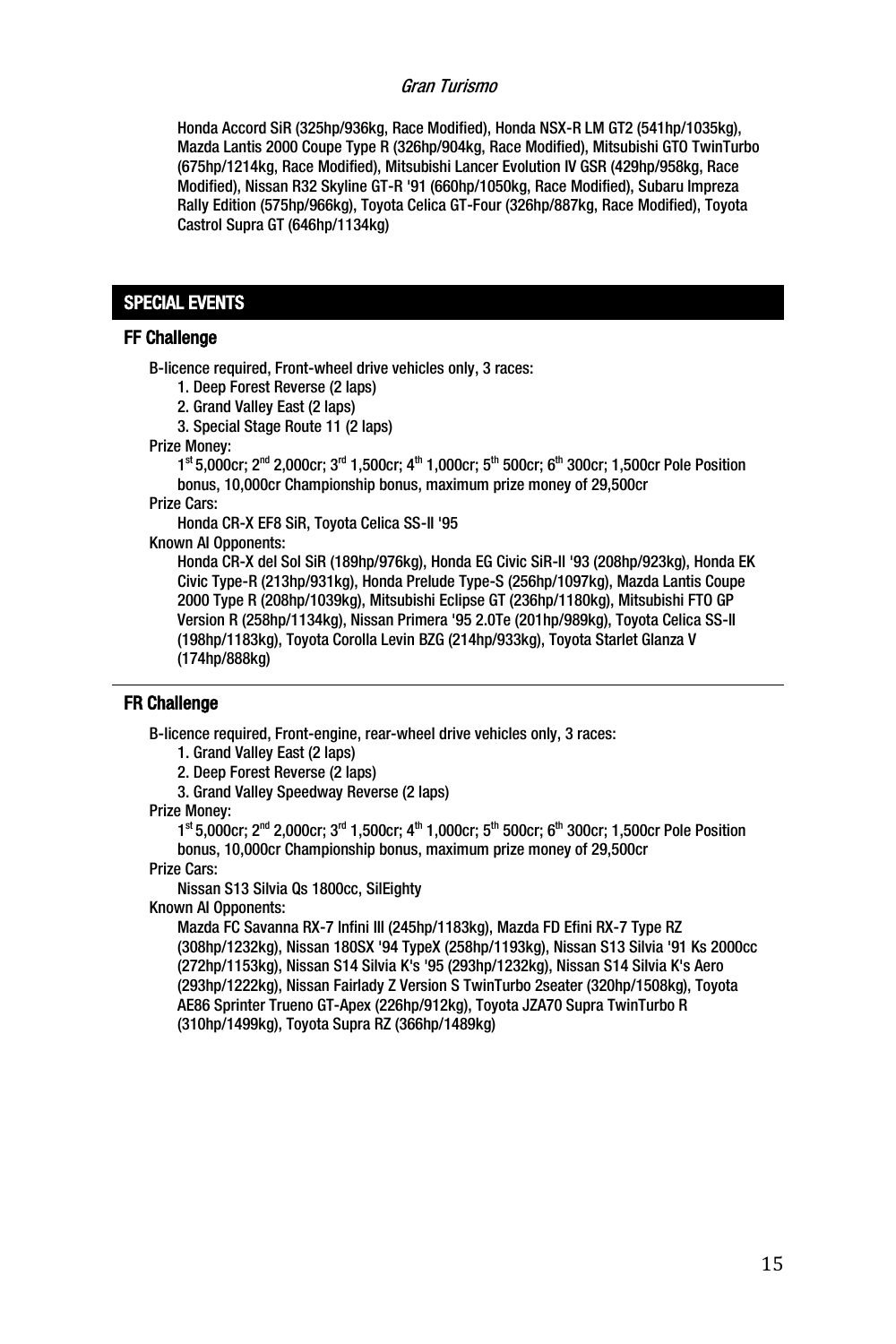#### 4WD Challenge

B-licence required, Four-wheel drive vehicles only, 3 races:

1. Trial Mountain Reverse (2 laps)

2. Grand Valley Speedway (2 laps)

3. Special Stage Route 5 Reverse (2 laps)

Prize Money:

 $1^{st}$  5.000cr: 2<sup>nd</sup> 2.000cr: 3<sup>rd</sup> 1.500cr; 4<sup>th</sup> 1,000cr; 5<sup>th</sup> 500cr; 6<sup>th</sup> 300cr; 1,500cr Pole Position bonus, 10,000cr Championship bonus, maximum prize money of 29,500cr

Prize Cars:

Mitsubishi Lancer Evolution IV GSR (Blue-green, Purple, Yellow), Subaru Alcyone SVX S4 (Blue, Purple, White)

Known AI Opponents:

Mitsubishi GTO '95 MR (457hp/1656kg), Mitsubishi Lancer Evolution III GSR (313hp/1242kg), Mitsubishi Lancer Evolution IV GSR (331hp/1331kg), Nissan Pulsar '91 GTi-R (291hp/1203kg), Nissan R33 Skyline GT-R (369hp/1508kg), Subaru Alcyone SVX Version L (336hp/1597kg), Subaru Impreza '96 Wagon WRX (313hp/1272kg), Subaru Impreza WRX-STi Type R (311hp/1222kg), Subaru Legacy Touring Wagon GT-B (318hp/1410kg), Toyota Celica GT-Four (304hp/1360kg)

#### Lightweight Challenge

B-licence required, Lightweight vehicles only (FWD cars with 1,998cc displacement or less and 1,170kg weight or less; RWD cars with 1,845cc displacement or less and 990kg weight or less; no race models), 3 races:

1. Autumn Ring Mini Reverse (2 laps)

2. Clubman Stage Route 5 (2 laps)

3. Deep Forest Reverse (2 laps)

Prize Money:

 $1^{st}$  5,000cr;  $2^{nd}$  3,000cr;  $3^{rd}$  2,500cr;  $4^{th}$  2,000cr;  $5^{th}$  1,000cr;  $6^{th}$  500cr; 2,000cr Pole Position bonus, 10,000cr Championship bonus, maximum prize money of 31,000cr

Prize Cars:

Honda Civic Type R (Pink, Yellow, Blue), Mazda Eunos Roadster (Gold, Lavender, Yellow) Known AI Opponents:

Honda EG Civic SiR-II '93 (217hp/891kg), Honda Civic Type R (235hp/900kg), Honda CR-X EF-8 SiR (192hp/860kg), Honda Integra Type-R (223hp/922kg), Mazda Demio GL-X

(175hp/737kg), Mitsubishi Cyborg R (197hp/891kg), Mitsubishi Mirage Asti RX

(230hp/917kg), Toyota Corolla Levin BZG (211hp/914kg), Toyota AE86 Corolla Levin GT-Apex (226hp/884kg), Toyota Sprinter Trueno BZG (211hp/914kg), Toyota AE86 Sprinter Trueno GT-Apex (226hp/884kg), Toyota Starlet Glanza V (174hp/879kg)

Eligible Player Cars:

Honda EG Civic SiR-II '93, Honda EG Civic Ferio SiR-II '93, Honda EK Civic SiR-II, Honda EK Civic Ferio Si II, Honda EK Civic Type-R, Honda CR-X del Sol Si-R '92, Honda CR-X del Sol VXi '92, Honda CR-X EF-8 SiR, Honda Integra SiR-G, Honda Integra Type-R, Mazda Demio LX-G package, Mazda Demio GL, Mazda Demio GL-X, Mazda Mazdaspeed Demio A-Spec, Mazda Eunos Roadster '89, Mazda Eunos Roadster, Mazda Eunos Roadster '90 V-Special, Mazda Eunos Roadster V-Special, Mazda Eunos Roadster '92 S-Special, Mazda Eunos Roadster S-Special, Mitsubishi FTO GR '94, Mitsubishi FTO GR, Mitsubishi FTO GPX '94, Mitsubishi FTO GPX, Mitsubishi FTO GP version R, Mitsubishi Mirage Cyborg R, Mitsubishi Mirage Asti RX, Toyota AE86 Corolla Levin GT-Apex (except prize car), Toyota AE86 Sprinter Trueno GT-Apex, Toyota Corolla Levin BZG, Toyota Sprinter Trueno BZG, Toyota Starlet Glanza V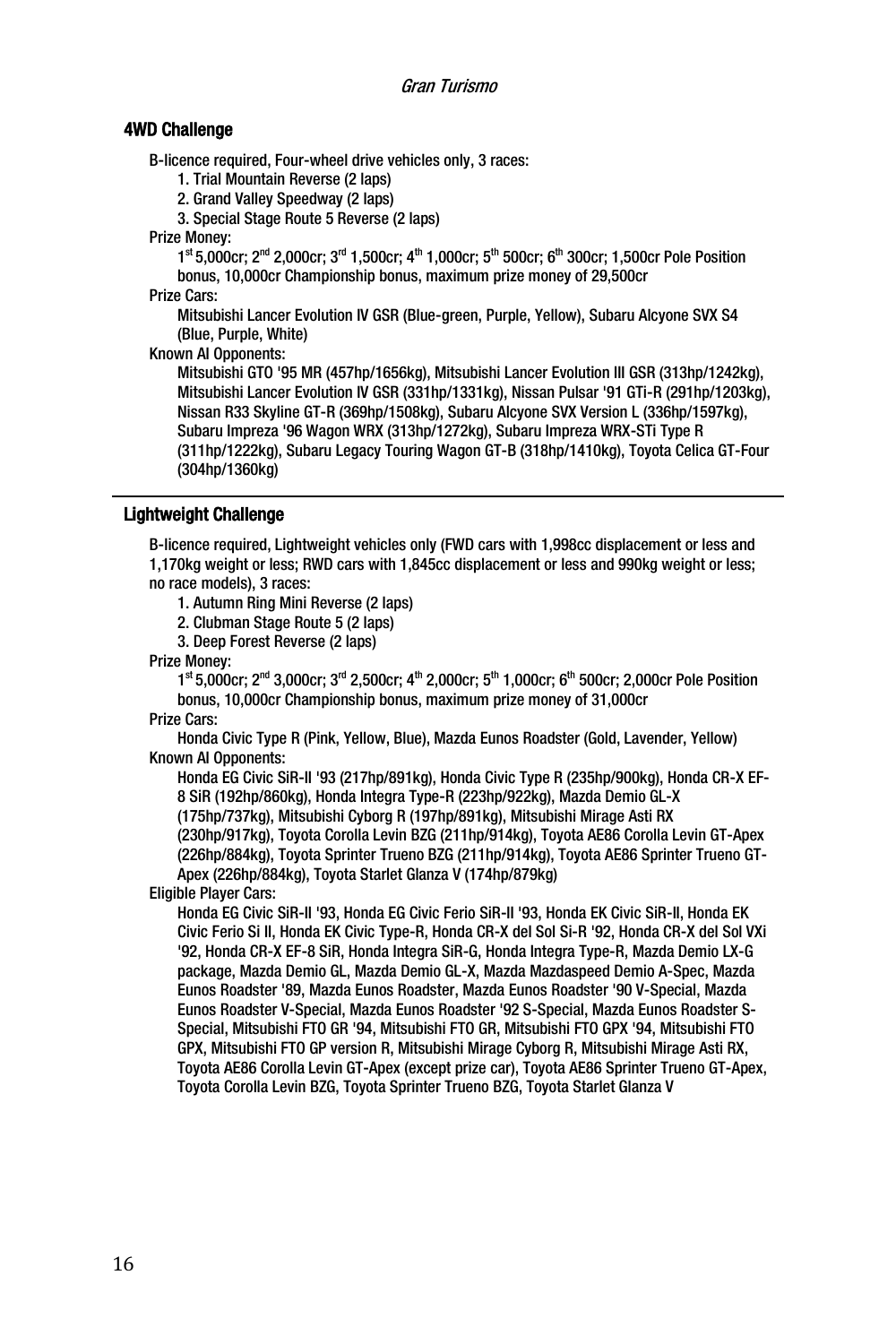#### US v Japan

A-licence required, American and Japanese cars only, 5 races:

- 1. Trial Mountain Reverse (3 laps)
- 2. Special Stage Route 5 (3 laps)
- 3. High Speed Ring (3 laps)
- 4. Grand Valley East Reverse (3 laps)
- 5. Special Stage Route 11 (3 laps)

Prize Money:

 $1^{\text{st}}$  10,000cr; 2<sup>nd</sup> 7,000cr; 3<sup>rd</sup> 5,000cr; 4<sup>th</sup> 2,000cr; 5<sup>th</sup> 1,000cr; 6<sup>th</sup> 500cr; 3,000cr Pole Position bonus, 20,000cr Championship bonus, maximum prize money of 85,000cr

#### Prize Cars:

Dodge Viper GTS-R (White/blue, White/green), Mitsubishi FTO LM (Green, Black) Known AI Opponents:

Chevrolet Camaro Z28 (415hp/1036kg, Race Modified), Chevrolet Corvette '96 Coupe (456hp/964kg, Race Modified), Chevrolet Corvette '96 Grand Sport (456hp/964kg, Race Modified), Dodge Concept Car (249hp/966kg), Dodge Viper GTS (440hp/970kg, Race Modified), Dodge Viper RT/10 (440hp/954kg, Race Modified), Mitsubishi GTO Twin Turbo (524hp/1214kg, Race Modified), Mitsubishi Lancer Evolution IV GSR (388hp/958kg, Race Modified), Nissan R32 Skyline '91 GT-R (541hp/1050kg, Race Modified), Nissan Nismo 400R (469hp/1100kg), Subaru Impreza Rally Edition (575hp/966kg)

#### UK v Japan

A-licence required, British and Japanese cars only, 5 races:

- 1. Trial Mountain Reverse (3 laps)
- 2. Special Stage Route 5 (3 laps)
- 3. High Speed Ring (3 laps)
- 4. Grand Valley East Reverse (3 laps)
- 5. Special Stage Route 11 (3 laps)

#### Prize Money:

 $1^{\text{st}}$  10,000cr; 2<sup>nd</sup> 7,000cr; 3<sup>rd</sup> 5,000cr; 4<sup>th</sup> 2,000cr; 5<sup>th</sup> 1,000cr; 6<sup>th</sup> 500cr; 3,000cr Pole Position bonus, 20,000cr Championship bonus, maximum prize money of 85,000cr

#### Prize Cars:

TVR Cerbera LM Edition (White/burgundy, White/green), Honda CR-X del Sol LM (Black/white, Red/white)

Known AI Opponents:

Aston Martin DB7 Coupe (424hp/1224kg, Race Modified), Aston Martin DB7 Volante (424hp/1331kg, Race Modified), Honda NSX Type S Zero (382hp/901kg, Race Modified), Mazda Eunos Cosmo 20B Type E CCS (490hp/1163kg, Race Modified), Mazda FD Efini RX-7 A spec (428hp/889kg, Race Modified), Mazda FD Efini RX-7 Type RZ (428hp/887kg, Race Modified), Toyota JZA70 Supra TwinTurbo R (440hp/1078kg, Race Modified), Toyota Supra RZ (492hp/1071kg, Race Modified), TVR Cerbera (436hp/943kg, Race Modified), TVR Griffith 4.0 (430hp/909kg, Race Modified), TVR Griffith 500 (430hp/909kg, Race Modified)

#### UK v US

A-licence required, British and Japanese cars only, 5 races:

- 1. Trial Mountain Reverse (3 laps)
- 2. Special Stage Route 5 (3 laps)
- 3. High Speed Ring (3 laps)
- 4. Grand Valley East Reverse (3 laps)
- 5. Special Stage Route 11 (3 laps)

Prize Money:

 $1^{\text{st}}$  10,000cr;  $2^{\text{nd}}$  7,000cr;  $3^{\text{rd}}$  5,000cr;  $4^{\text{th}}$  2,000cr;  $5^{\text{th}}$  1,000cr;  $6^{\text{th}}$  500cr; 3,000cr Pole Position bonus, 20,000cr Championship bonus, maximum prize money of 85,000cr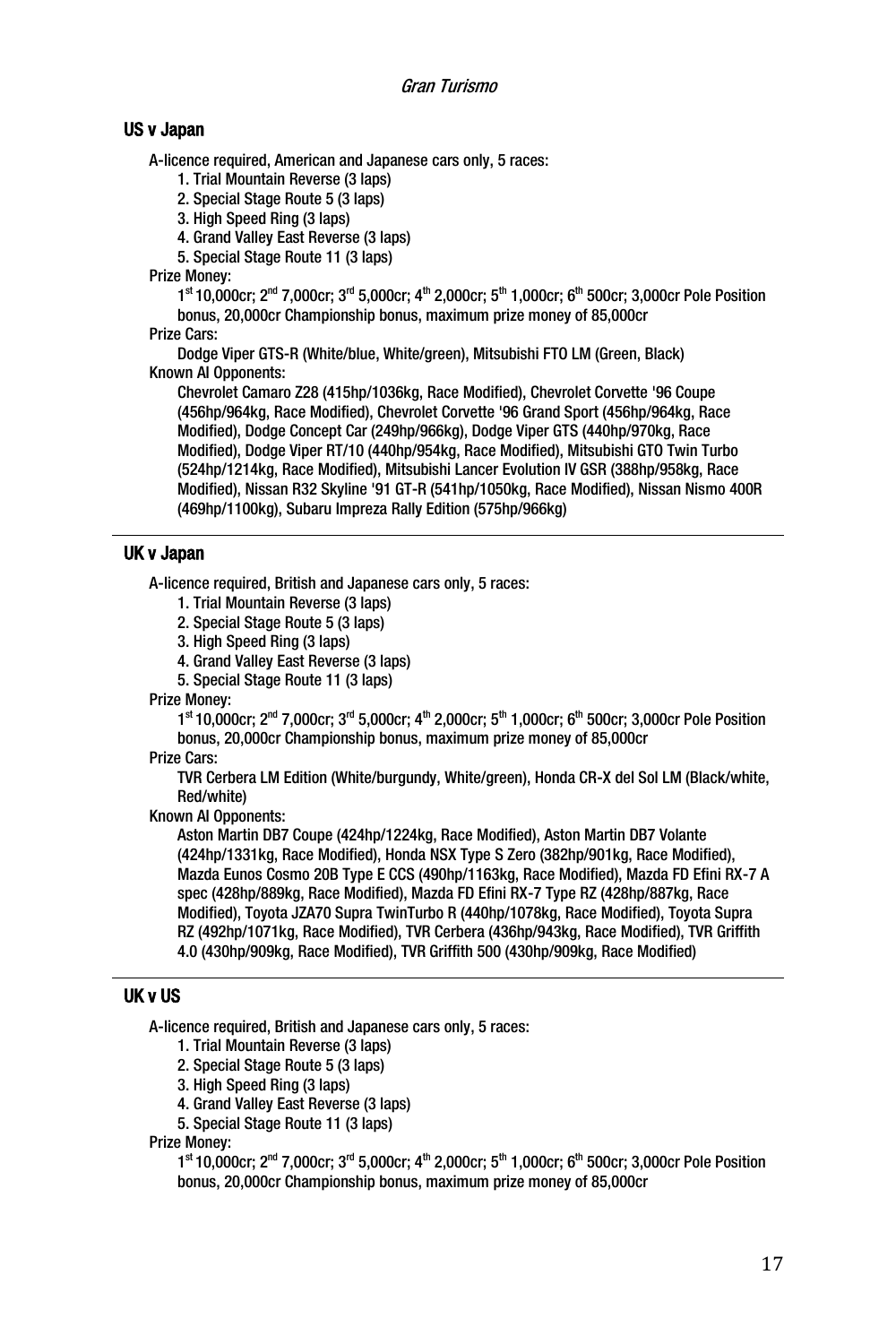Prize Cars:

Dodge Concept Car Race modified (Purple, Yellow), Mazda RX-7 A-spec LM Edition (Green, Purple)

Known AI Opponents:

Aston Martin DB7 Coupe (424hp/1224kg, Race Modified), Aston Martin DB7 Volante (424hp/1331kg, Race Modified), Chevrolet Camaro Z28 (415hp/1036kg, Race Modified), Chevrolet Corvette '96 Coupe (456hp/964kg, Race Modified), Chevrolet Corvette '96 Grand Sport (456hp/964kg, Race Modified), Dodge Concept Car (249hp/966kg), Dodge Viper GTS (440hp/970kg, Race Modified), Dodge Viper RT/10 (440hp/954kg, Race Modified), TVR Cerbera (436hp/943kg, Race Modified), TVR Griffith 4.0 (430hp/909kg, Race Modified), TVR Griffith 500 (430hp/909kg, Race Modified)

#### Megaspeed

A-licence required, no vehicle restrictions, 3 races:

1. High Speed Ring (2 laps)

2. Test Course (2 laps)

3. High Speed Ring Reverse (2 laps)

Prize Money:

 $1<sup>st</sup>$  15,000cr; 2<sup>nd</sup> 10,000cr; 3<sup>rd</sup> 5,000cr; 4<sup>th</sup> 2,000cr; 5<sup>th</sup> 1,000cr; 6<sup>th</sup> 500cr; 5,000cr Pole Position bonus, 30,000cr Championship bonus, maximum prize money of 90,000cr

Prize Cars:

Aston Martin DB7 Coupe (Orange, Purple, White), Toyota Soarer 2.5GT-T VVT-i (Purple, Orange ,Yellow)

Known AI Opponents:

Honda NSX Type S (534hp/1014kg), Mazda Eunos Cosmo 20B Type E CCS (652hp/1374kg), Mitsubishi GTO TwinTurbo(903hp/1432kg), Nissan Fairlady Z Version S TwinTurbo 2by2 (652hp/1315kg), Nissan R33 Skyline GT-R V-Spec (915hp/1290kg), Toyota MR2 GT-S (465hp/1072kg), Toyota Soarer 2.5GT-T VVT-i (767hp/1307kg), Toyota JZA70 Supra TwinTurbo R (649hp/1274kg), Toyota Supra RZ (876hp/1265kg)

#### Normal Car

A-licence required, no tuned or race cars, 5 races:

- 1. Autumn Ring Mini Reverse (5 laps)
- 2. Grand Valley East Reverse (5 laps)
- 3. Clubman Stage Route 5 Reverse (5 laps)
- 4. Deep Forest Reverse (5 laps)
- 5. Special Stage Route 11 (5 laps)

Prize Money:

 $1^{st}$  50,000cr; 2<sup>nd</sup> 10,000cr; 3<sup>rd</sup> 5,000cr; 4<sup>th</sup> 4,000cr; 5<sup>th</sup> 2,000cr; 6<sup>th</sup> 500cr; 10,000cr Pole Position bonus, 100,000cr Championship bonus, maximum prize money of 400,000cr

Prize Cars:

Toyota Supra RZ (Orange, Blue, Purple), Subaru Impreza '96 WRX STi ver.III (Blue, Orange, Yellow)

Known AI Opponents:

Honda NSX Type S Zero (285hp/1252kg), Mazda FD Efini RX-7 A spec (256hp/1203kg), Mitsubishi Lancer Evolution IV GSR (268hp/1331kg), Nissan R33 Skyline GT-R (310hp/1508kg), Subaru Impreza '96 Sedan WRX STi ver.III (270hp/1232kg), Toyota TRD3000GT (291hp/1489kg)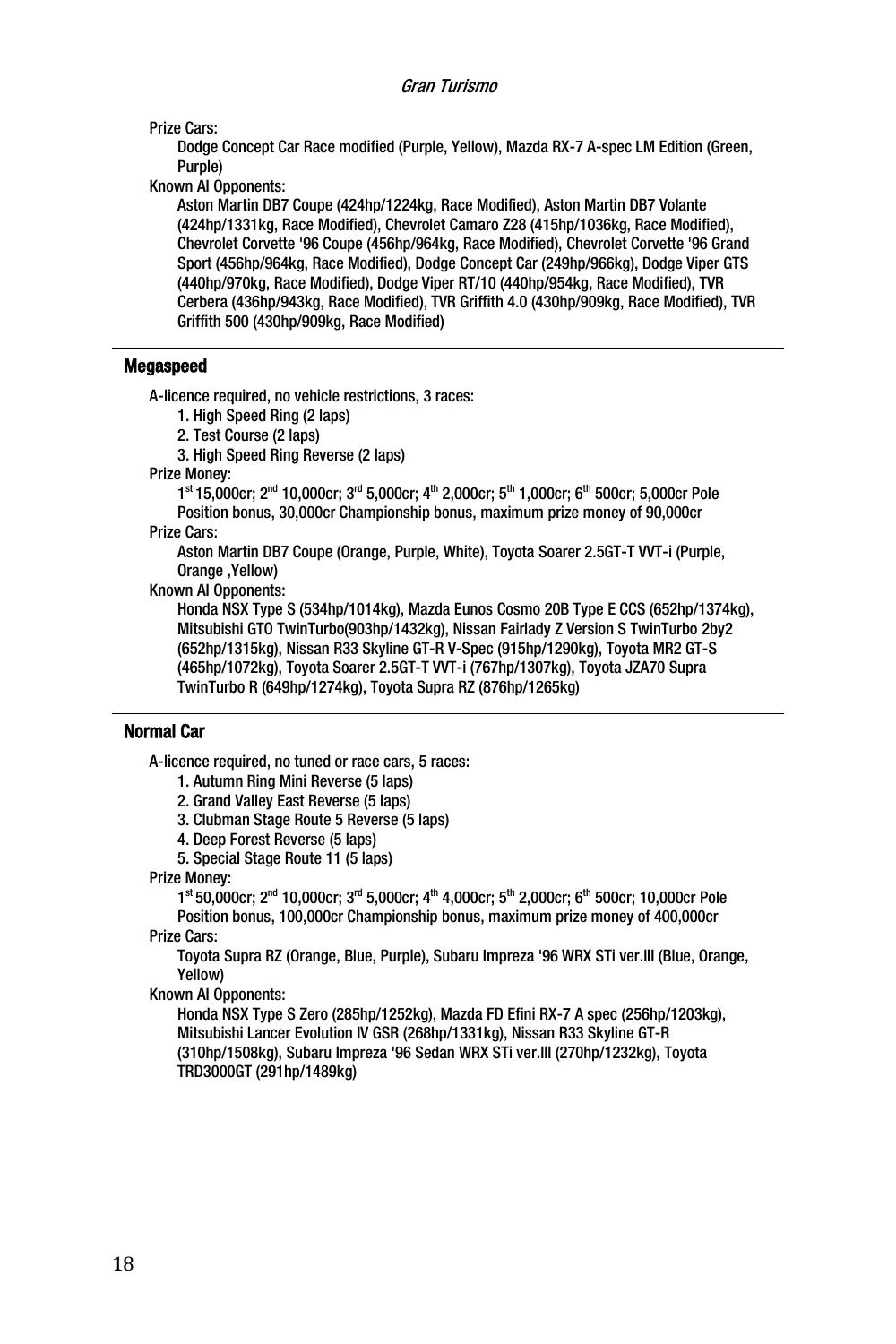#### Hard Tuned Car

IA-licence required, no race cars/race modified cars, 5 races

- 1. High Speed Ring Reverse (5 laps)
- 2. Grand Valley Speedway Reverse (5 laps)
- 3. Clubman Stage Route 5 Reverse (5 laps)
- 4. Autumn Ring Reverse (5 laps)

5. Special Stage Route 11 Reverse (5 laps)

Prize Money:

 $1^{\text{st}}$  50,000cr; 2<sup>nd</sup> 30,000cr; 3<sup>rd</sup> 20,000cr; 4<sup>th</sup> 10,000cr; 5<sup>th</sup> 5,000cr; 6<sup>th</sup> 1,000cr; 10,000cr Pole Position bonus, 100,000cr Championship bonus, maximum prize money of 400,000cr

Prize Cars:

Toyota AE86 Sprinter Trueno GT-Apex (White, Blue, Pink), Nissan R32 Skyline GT-R '91 (Blue, Red, Yellow)

Known AI Opponents:

Honda Civic SiR-II (265hp/934kg), Honda NSX Type R '92 (490hp/1030kg), Mazda FD Efini RX-7 Type RZ (486hp/1047kg), Mitsubishi Lancer Evolution III GSR (424hp/1056kg), Nissan R32 Skyline GT-R Nismo (592hp/1257kg), Nissan R33 Skyline GT-R V-Spec (669hp/1290kg), Toyota Chaser V (504hp/1231kg), Toyota Supra RZ (612hp/1265kg)

#### Grand Valley 300

IA-licence required, no vehicle restrictions, 1 race

1. Grand Valley Speedway (60 laps)

Prize Money:

1st 300,000cr; 20,000cr Pole Position bonus, no Championship, maximum prize money of 320,000cr

Prize Cars:

Toyota Castrol Supra GT (Black/red/blue, Black/red/green)

Known AI Opponents:

Honda Accord SiR (326hp/936hp, Race Modified), Honda NSX-R LM GT2 (541hp/1035kg), Mazda Lantis Coupe 2000 Type R (326hp/904kg, Race Modified), Mitsubishi GTO TwinTurbo (675hp/1214kg, Race Modified), Mitsubishi Lancer Evolution IV GSR (429hp/958kg, Race Modified), Nissan Primera '90 2.0 Te (324hp/918kg, Race Modified), Nissan R32 Skyline GT-R '91 (660hp/1050kg, Race Modified), Nissan Nismo GT-R LM (653hp/1124kg), Subaru Impreza Rally Edition (575hp/966kg), Toyota Celica GT-Four (326hp/887kg, Race Modified), Toyota Corona Exiv 200GT (326hp/887kg, Race Modified), Toyota Castrol Supra GT (646hp/1134kg)

#### All-Night Endurance 1

IA-licence required, no vehicle restrictions, 1 race

1. Special Stage Route 11 (30 laps)

Prize Money:

1st 150,000cr; 20,000cr Pole Position bonus, no Championship, maximum prize money of 320,000cr

Prize Cars:

Nissan S14 Silvia LM Edition (Red, Green)

Known AI Opponents:

Honda Accord SiR (326hp/936hp, Race Modified), Honda NSX-R LM GT2 (541hp/1035kg), Mazda Lantis Coupe 2000 Type R (326hp/904kg, Race Modified), Mitsubishi GTO TwinTurbo (675hp/1214kg, Race Modified), Nissan Primera '90 2.0 Te (324hp/918kg, Race Modified), Nissan R32 Skyline GT-R '91 (660hp/1050kg, Race Modified), Nissan Nismo GT-R LM (653hp/1124kg), Subaru Impreza Rally Edition (575hp/966kg), Toyota Celica GT-Four (326hp/887kg, Race Modified), Toyota Corona Exiv 200GT (326hp/887kg, Race Modified), Toyota Castrol Supra GT (646hp/1134kg)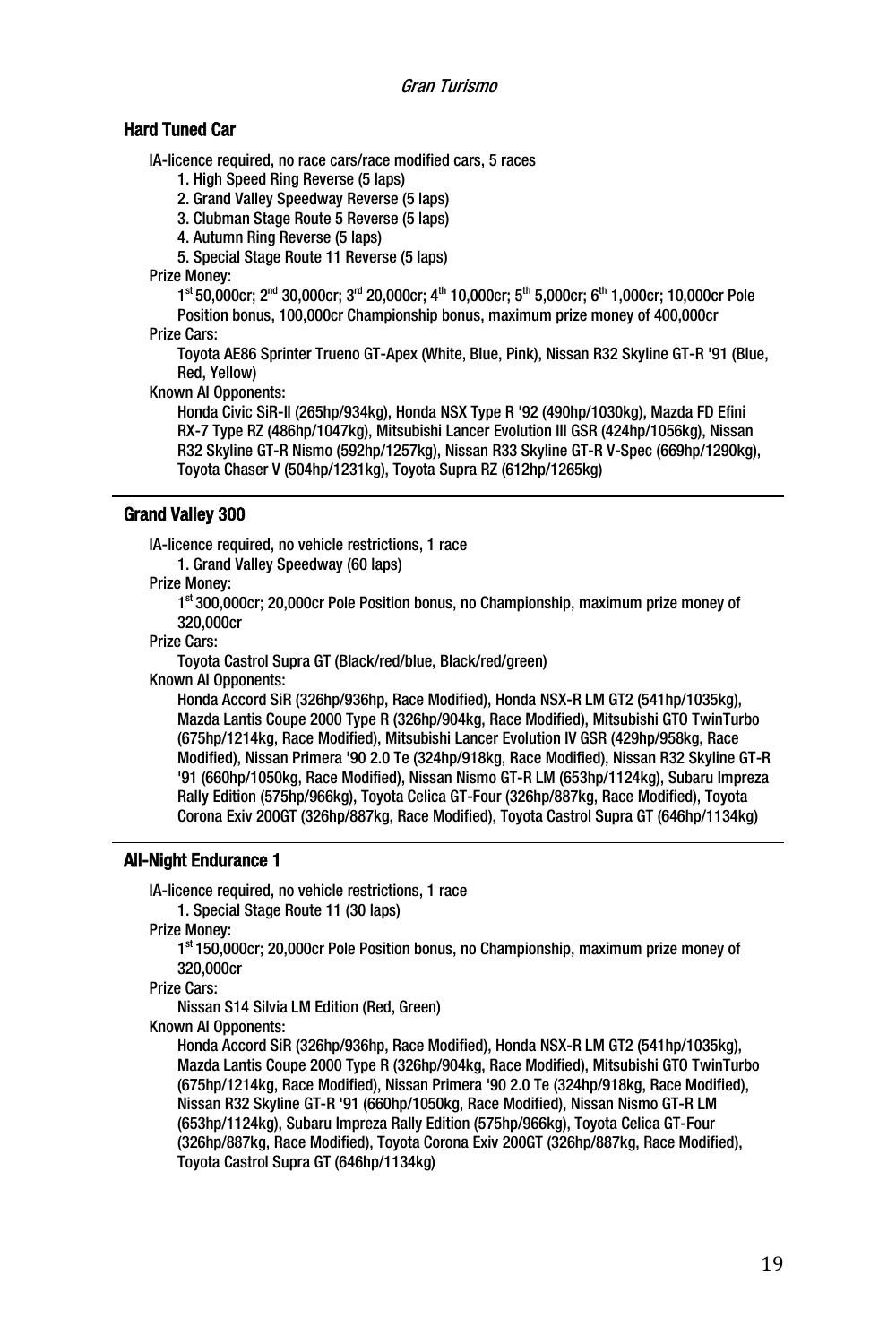#### All-Night Endurance 2

IA-licence required, no racing models, 1 race

1. Special Stage Route 11 Reverse (30 laps)

Prize Money:

1<sup>st</sup> 150,000cr; 20,000cr Pole Position bonus, no Championship, maximum prize money of 320,000cr

Prize Cars:

Nissan Nismo GT-R LM Road Version (Silver)

Known AI Opponents:

Honda Civic SiR-II (265hp/934kg), Honda NSX Type R '92 (490hp/1030kg), Mazda FD Efini RX-7 Type RZ (486hp/1047kg), Mitsubishi Lancer Evolution III GSR (424hp/1056kg), Nissan R32 Skyline GT-R Nismo (592hp/1257kg), Nissan R33 Skyline GT-R V-Spec (669hp/1290kg), Toyota Chaser V (504hp/1231kg), Toyota Supra RZ (612hp/1265kg)

 $\triangleright$  AI fields may differ in terms of power and weight according to the versions of the game. All above cars are listed as in the PAL/Worldwide version. The additional car list should be consulted to determine region-specific vehicle substitutions.

#### **Cars**

What brought the first *Gran Turismo* recognition and acclaim, perhaps more so than any of its other characteristics, was the eclectic mix of real cars in a quantity never before seen in a racing game.

Though there were just 10 manufacturers from Japan, North America and the United Kingdom in the original game, the car list covered almost all bases. Alongside the American sports cars of Corvette and Viper came the ordinary runabouts from Japan in the shape of Civics and Demios. Big, crushing cruisers from Aston Martin raced alongside Japan's most popular sports cars of the day, including Acura's NSX, Nissan's Skyline GT-R, and Mazda's RX-7, introducing them to new markets of consumers who may have never seen such models before.

Each car could be modified in ways that mirrored how tuners work in the real world, with more efficient exhaust systems, forced induction systems, ECU upgrades, softer tyre compounds, and weight reductions. The gearbox and suspension of each road car could be replaced or even changed for minutely adjustable, highly-variable race kit, allowing individual set-ups for each car on each track. Camber, toe, bound/rebound and spring rates could be set, changing the behaviour and attitude of the car. Full "racing modifications" could also be performed, replacing large parts of the vehicle structure while adding downforce-generating wings and splitters, along with preset paintwork and decal schemes which drew inspiration from JGTC and JTCC cars of the day.

Of course, *Gran Turismo* also featured genuine race cars, alongside some drawn from imagination. The Special models available at dealerships included 1995 Le Mans entries from Nissan, Toyota and Honda, along with fictional racers from Mitsubishi and Mazda. A Le Mans Viper GTS-R was also available as a prize car. Of particular note is the fictional Honda CR-X del Sol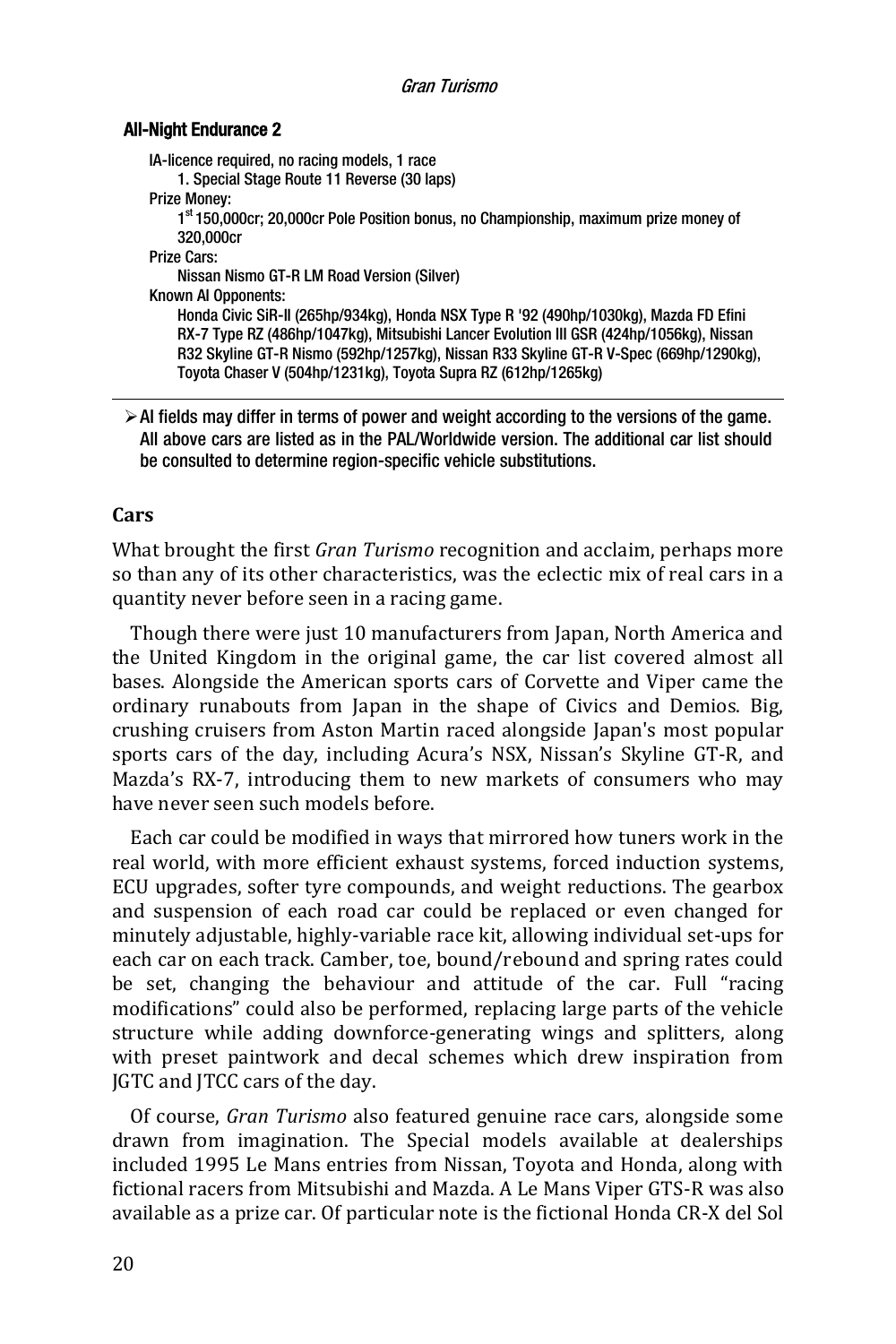LM race car, a mid-engined variant of a front-engined, front-wheel drive car!

#### CAR LIST Aston Martin DB7 Coupe New, 150,000cr, FR road, 328hp, 1725kg DB7 Volante New, 164,000cr, FR road, 328hp, 1875kg Chevrolet Camaro Z28 New, 24,770cr, FR road, 279hp, 1570kg Camaro Z28 30th Anniversary Edition Prize, 20,000cr, FR road, 279hp. 1570kg Corvette Coupe '96 Mew, 45,350cr, FR road, 323hp, 1460kg Corvette Grand Sport '96 New, 49,250cr, FR road, 323hp, 1460kg **Chrysler** Concept Car **Prize, Ocr, FR road, 213hp, 980kg** \* Concept Car Prize, 35,000cr, FR race, 560hp, 900kg ‡ Concept Car Prize, 200,000cr, FR race, 560hp. 603kg † Dodge Concept Car Prize, 35,000cr, FR race, 560hp, 603kg Dodge Viper GTS New, 80,040cr, FR road, 440hp, 1470kg Dodge Viper GTS-R Prize, 35,000cr, FR race, 680hp, 1249kg ‡ Dodge Viper GTS-R Prize, 200,000cr, FR race, 680hp, 836kg Dodge Viper RT New, 68,800cr, FR road, 440hp, 1446kg Honda † Accord Sedan New, 23,540cr, FF road, 181hp, 1490kg Accord SiR New, 23,540cr, FF road, 181hp, 1320kg † Accord Wagon New, 26,980cr, FF road, 181hp, 1450kg Accord Wagon SiR New, 26,980cr, FF road, 181hp, 1430kg † Civic '91 CR-X Si Used, FF road, 152hp, 986kg CR-X del Sol LM Prize, 35,000cr, MR race, 563hp, 900kg † CR-X del Sol LM Prize, 35,000cr, MR race, 563hp, 890kg CR-X del Sol Si-R '92 Used, FF road, 159hp, 1090kg † CR-X del Sol SiR New, 18,730cr, FF road, 155hp, 1100kg † CR-X del Sol VGi New, 15,530cr, FF road, 129hp, 1040kg CR-X del Sol VXi '92 Used, FF road, 123hp, 1030kg CR-X EF-8 SiR Used/prize, 20,000cr, FF road, 152hp, 970kg † del Sol '93 S Used, FF road, 123hp, 1037kg † del Sol '93 Si Used, FF road, 159hp, 1037kg † Civic (EG) 3door Si '93 Used, FF road, 164hp, 950kg Civic (EG) Ferio SiR-II '93 Used, FF road, 151hp, 1090kg † Civic (EG) Sedan '93 Used, FF road, 151hp, 1032kg Civic (EG) SiR-II '93 Used, FF road, 164hp, 1040kg

Civic (EK) Type-R New/Prize, 19,980, FF road, 175hp, 1050kg † Civic (EK) 3door New, 17,280cr, FF road, 164hp, 1022kg Civic (EK) Ferio Si II New, 18,280cr, FF road, 164hp, 1120kg † Civic (EK) Sedan New, 18,280cr, FF road, 164hp, 1142kg

† Integra GSR New, 19,580cr, FF road, 171hp, 1210kg Integra SiR-G New, 19,580cr, FF road, 171hp, 1120kg Integra Type-R New, 22,280cr, FF road, 189hp, 1100kg † Integra Type-R New, 22,280cr, FF road, 189hp, 1177kg NSX New, 91,870cr, MR road, 285hp, 1350kg

New, 17,280cr, FF road, 164hp, 1090kg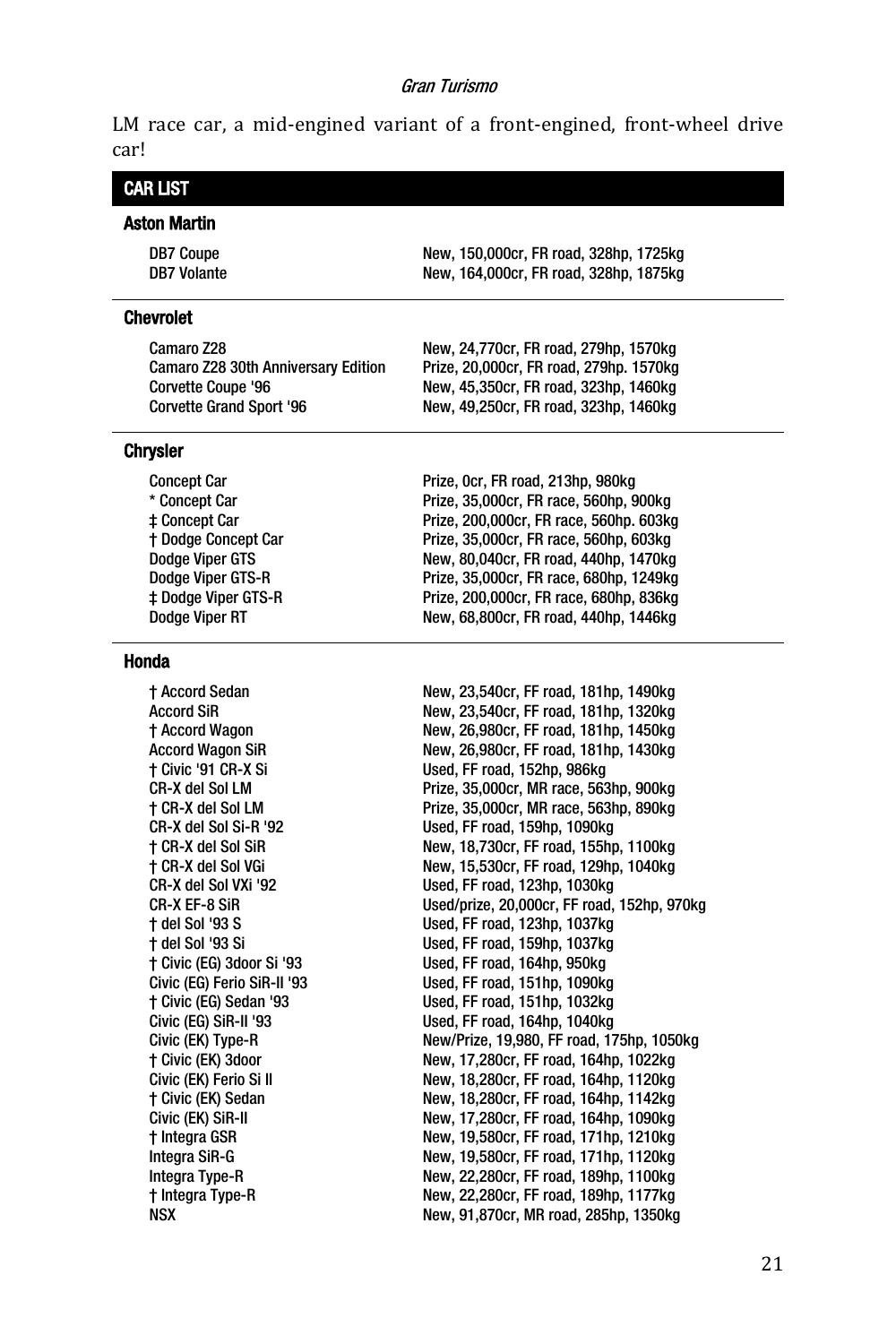† NSX New, 91,870cr, MR road, 285hp, 1392kg NSX '90 Used, MR road, 268hp, 1350kg † NSX '91 Used, MR road, 268hp, 1365kg † NSX '93 Used, MR road, 268hp, 1370kg NSX Type S New, 103,570cr, MR road, 285hp, 1320kg NSX Type S Zero New, 98,570cr, MR road, 285hp, 1270kg Used, MR road, 268hp, 1230kg ‡ NSX-R GT1 Turbo Special, 500,000cr, MR race, 541hp, 1050kg NSX-R LM GT2 Special, 500,000cr, MR race, 541hp, 1050kg † Prelude New, 18,830cr, FF road, 188hp, 1340kg Used, FF road, 152hp, 1240kg † Prelude Si '93 Used, FF road, 152hp, 1300kg Prelude Si VTEC '91 Used, FF road, 205hp, 1290kg † Prelude Si VTEC '94 Used, FF road, 205hp, 1330kg Prelude SiR New, 18,830cr, FF road, 188hp, 1260kg New, 26,530cr, FF road, 208hp, 1380kg Prelude Type-S New, 26,530cr, FF road, 208hp, 1310kg

#### Mazda

Eunos Roadster '89 Used, FR road, 114hp, 980kg Eunos Roadster '90 V-Special Used, FR road, 114hp, 990kg Eunos Roadster '92 S-Special Used, FR road, 114hp, 990kg RX-7 LM Edition Special, 500,000cr, FR race, 588hp, 960kg RX-7 Savanna GT-X Used, FR road, 199hp, 1250kg

#### Demio GL **New, 13,430cr, FF road, 94hp, 960kg** Demio GL-X New, 14,560cr, FF road, 94hp, 960kg Demio LX-G Package New, 10,530cr, FF road, 77hp, 910kg Efini RX-7 A-Spec New, 45,150cr, FR road, 256hp, 1220kg Efini RX-7 Touring X New, 38,150cr, FR road, 256hp, 1330kg Efini RX-7 Type RB Bathurst New, 32,400cr, FR road, 256hp, 1260kg Efini RX-7 Type RZ New, 40,150cr, FR road, 256hp, 1250kg Eunos Cosmo 13B Type-SCCS Used, FR road, 220hp, 1520kg Eunos Cosmo 20B Type-ECCS Used, FR road, 270hp, 1640kg Eunos Roadster New, 17,400cr, FR road, 127hp, 980kg Prize, 20,000cr FR road, 127hp, 990kg Eunos Roadster S-Special New, 22,250cr, FR road, 127hp, 990kg Eunos Roadster V-Special New, 24,400cr, FR road, 127hp, 990kg Lantis 2000 Type-R New, 20,750cr, FF road, 169hp, 1240kg \* Mazdaspeed Demio A-Spec Prize, 20,000cr, FF road, 90hp, 900kg Mazdaspeed Demio A-Spec Prize, 20,000cr, FF road, 94hp, 820kg Prize, 35,000cr, FR race, 570Hp, 1050kg RX-7 FC Infini III Used, FR road, 204hp, 1200kg Used, FR road, 256hp, 1260kg

#### Mitsubishi

Eclipse GT New, 23,600cr, FF road, 216hp, 1330kg FTO GPX '94 Used, FF road car. 189hp, 1170kg FTO GP Version R New, 21,600cr, FF road, 189hp, 1150kg FTO GPX New, 23,330cr, FF road, 189hp, 1170kg FTO GR New, 18,870cr, FF road, 171hp, 1150kg FTO GR '94 CHO CHO CHO USed, FF road, 161hp, 1150kg<br>FTO I M Edition CHO CHO Prize, 35,000cr, 4W race, 541h Prize, 35,000cr, 4W race, 541hp, 930kg Galant VR-4 **New, 29,800cr, 4W road, 272hp, 1480kg** Galant VR-G Touring The Mew, 20,900cr, FF road, 142hp, 1240kg GTO '92 ed, 4W road, 214hp, 1650kg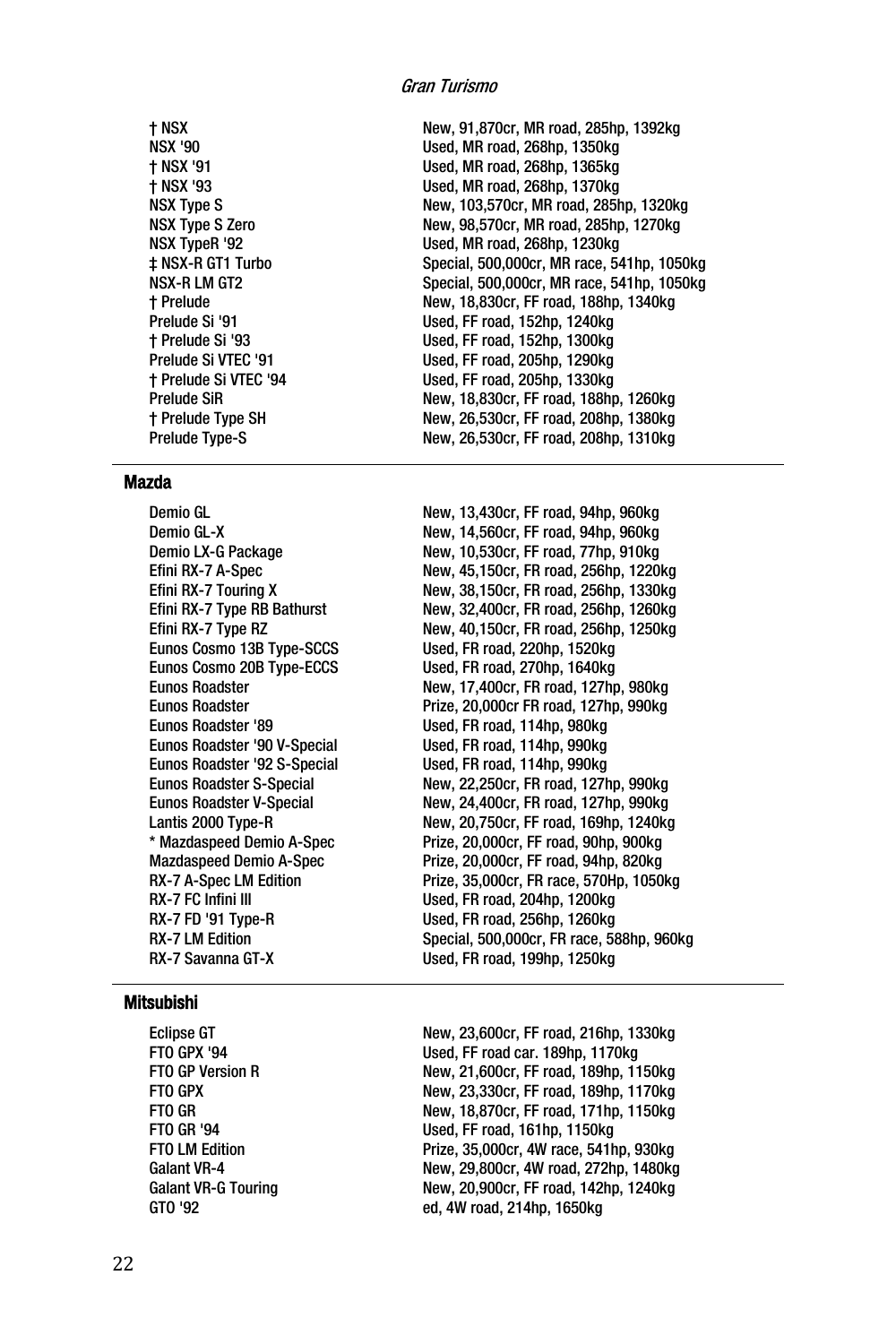#### Subaru

Alcyone SVX Version L<br>
Used, 4W road, 227hp, 1620kg Impreza '94 Wagon WRX Used, 4W road, 250hp, 1280kg Impreza '94 WRX Used, 4W road, 211hp, 1270kg Impreza '95 Wagon WRX-STi v II Used, 4W road, 250hp, 1280kg Impreza '95 WRX-STi v II Used, 4W road, 266hp, 1240kg Legacy '93 Touring Sport RS Used, 4W road, 239hp, 1370kg Legacy '93 Touring Wagon GT Used, 4W road, 239hp, 1390kg

#### Toyota

AE86 Corolla Levin GT-Apex Used, FR road, 133hp, 925kg AE86 Sprinter Trueno GT-Apex Used, FR road, 133hp, 925kg MA70 Supra GT Turbo Limited MarkII '92 Tourer S Used, FR road, 175hp, 1370kg MarkII '92 Tourer V Used, FR road, 266hp, 1450kg Soarer '95 2.5GT-T Used, FR road, 266hp, 1570kg

GTO '92 TwinTurbo Used, 4W road, 310hp, 1710kg GTO '95 MR Used, 4W road, 311hp, 1680kg GTO '95 SR Used, 4W road, 214hp, 1650kg GTO '95 TwinTurbo Used, 4W road, 311hp, 1710kg Special, 500,000cr, 4W race, 604hp, 1280kg GTO SR New, 29,980cr, 4W road, 214hp, 1610kg New, 43,230cr, 4W road, 311hp, 1710kg Lancer Evolution III GSR Used, 4W road, 259hp, 1260kg Lancer Evolution IV GSR New/Prize, 23,940, 4W road, 268hp, 1350kg Mirage Asti RX New, 17,630cr, FF road, 167hp, 1070kg Mirage Cyborg-R Used, FF road, 167hp, 1040kg

Alcyone SVX S4 Used/Prize, 20,000cr, 4W road, 227hp, 1590kg Impreza '96 WRX New, 25,550cr, 4W road, 268hp, 1250kg New, 25,220cr, 4W road, 236hp, 1290kg Impreza '96 WRX Sp. Wgn STi vIII New, 28,850cr, 4W road, 270hp, 1300kg Impreza '96 WRX STi Version III New, 28,850cr, 4W road, 270hp, 1250kg Prize, 20,000cr, 4W road, 270hp, 1220kg Impreza Rally Edition Special, 500,000cr, 4W race, 575hp, 980kg Impreza WRX Type R STi Version New, 30,000cr, 4W road, 270hp, 1240kg New, 27,330cr, 4W road, 270hp, 1380kg Legacy Touring Wagon GT-B New, 29,330cr, 4W road, 270hp, 1430kg

Castrol Supra GT Special, 500,000cr, FR race, 646hp, 1150kg Castrol Supra GT **Castrol Supra GT** Prize, 35,000cr, FR race, 646hp, 1150kg<br>Celica GT-Four **Prize, Prize, Prize, 2000**cr, 4W road, 245hp, 1380kg New, 32,600cr, 4W road, 245hp, 1380kg Celica SS-II Prize, 20,000cr, FF road, 177hp, 1220kg Celica SS-II New, 21,360cr, FF road, 177hp, 1200kg Chaser LM Edition **Chaser LM Edition Prize, 20,000cr, FR race, 655hp, 1260kg**<br>Chaser Tourer S **Research Prize, Prize, Prize, Prize, 27,500**cr, FR road, 192hp, 1400kg New, 27,500cr, FR road, 192hp, 1400kg Chaser Tourer V New, 32,200cr, FR road, 286hp, 1470kg New, 16,900cr, FF road, 158hp, 1030kg Corona Exiv 200GT New, 22,290cr, FF road, 177hp, 1200kg JZA70 Supra TwinTurbo R Used, FR road, 268hp, 1520kg MR2 G-Limited New, 23,600cr, MR road, 167hp, 1240kg MR2 GT-S New, 27,130cr, MR road, 243hp, 1280kg Soarer 2.5 GT-T VVT-i New/Prize, 34,800cr, FR road, 269hp, 1560kg New, 16,900cr, FF road, 158hp, 1030kg Starlet Glanza V **New, 14,300cr, FF road, 131hp, 920kg** Supra '95 RZ Used, FR road, 291hp, 1490kg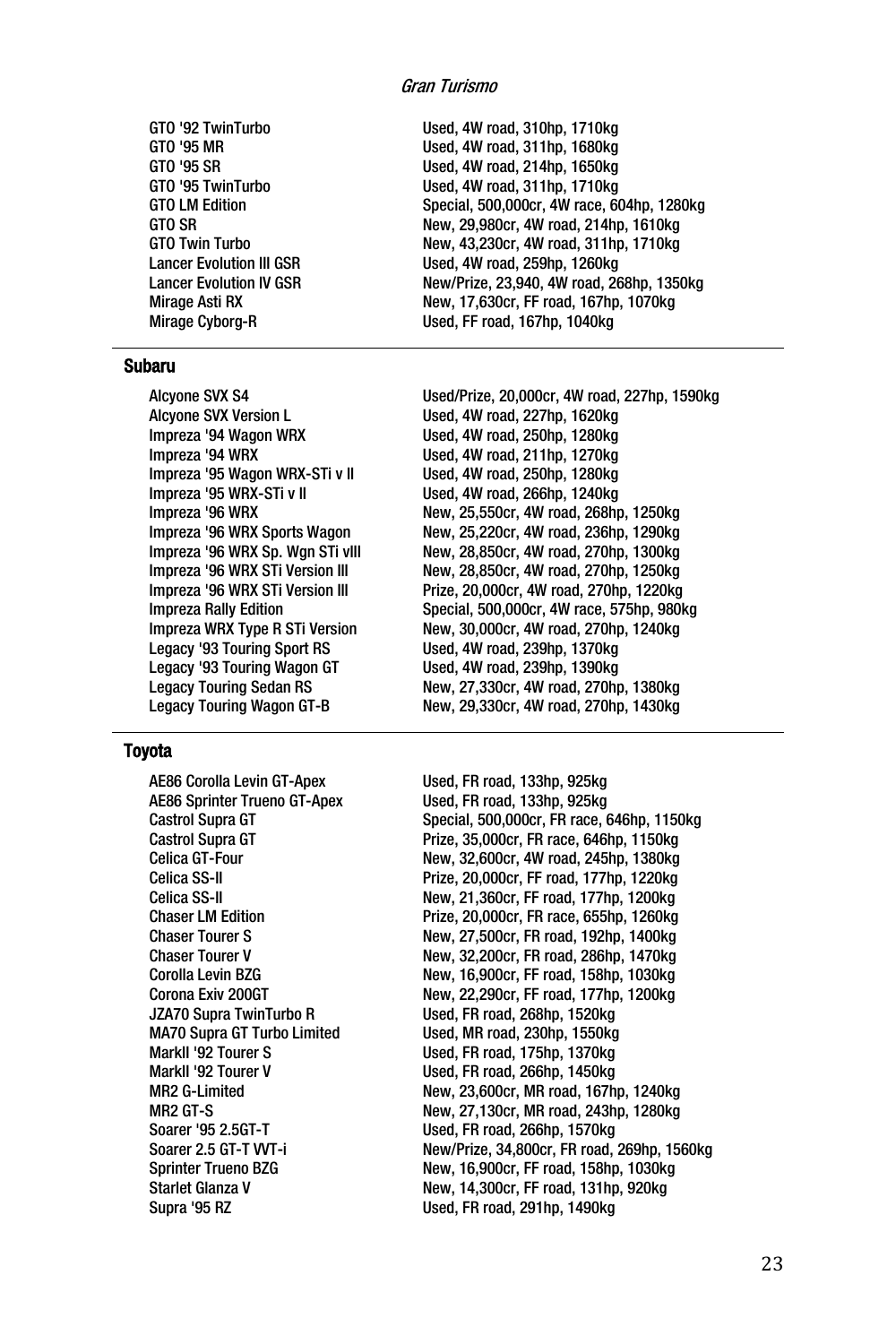| Supra '95 SZ-R   | Used. FR road. 213hp. 1430kg                |
|------------------|---------------------------------------------|
| Supra RZ         | New/Prize, 43,900cr, FR road, 300hp, 1510kg |
| Supra SZ-R       | New, 34,000cr, FR road, 213hp, 1450kg       |
| <b>TRD3000GT</b> | Prize, 20,000cr, FR road, 291hp, 1510kg     |

#### TVR

| Cerbera                     | New, 84,800cr, FR road, 343hp, 1100kg   |
|-----------------------------|-----------------------------------------|
| <b>Cerbera LM Edition</b>   | Prize, 35,000cr, FR race, 581hp, 900kg  |
| ± Cerbera LM Edition        | Prize, 200,000cr, FR race, 581hp, 603kg |
| Griffith 4.0 Blackpool B340 | New, 79,800cr, FR road, 327hp, 1060kg   |
| Griffith 500                | New, 83,200cr, FR road, 333hp, 1060kg   |
|                             |                                         |

\* - PAL, Worldwide version-specific

† - NTSC-UC, North American version-specific

‡ - NTSC-J, Japanese version-specific

Power statistics for all the cars are valid for Worldwide and North American releases. Japanese version cars have power values 2-4% higher than these even after hp to PS conversion factor.

Weight statistics for the majority of cars are from Worldwide version and are consistent across all versions. Any car with a different weight value is classed as a new car and denoted as version-specific if it is unique to one game version.

All prize cars in the Japanese version are valued at the equivalent of 200,000cr (20,000,000cr in that version's own credit system) regardless of any other factor. In other versions, prize road cars are valued at 20,000cr and prize race cars at 35,000cr, with the exception of the green-striped Viper GTS-R which is valued at 32,500cr (blue-striped version is 35,000cr).

Arcade Mode in Worldwide and North American releases include a second generation Mazda Roadster and a second generation Chevrolet Corvette. These cars cannot be used in GT Mode, but sometimes appear used by the AI drivers during Spot Races.

The black Castrol Supra prize race car is superficially the same as the white prize and Special versions, but has a narrower track and so receives a separate entry.